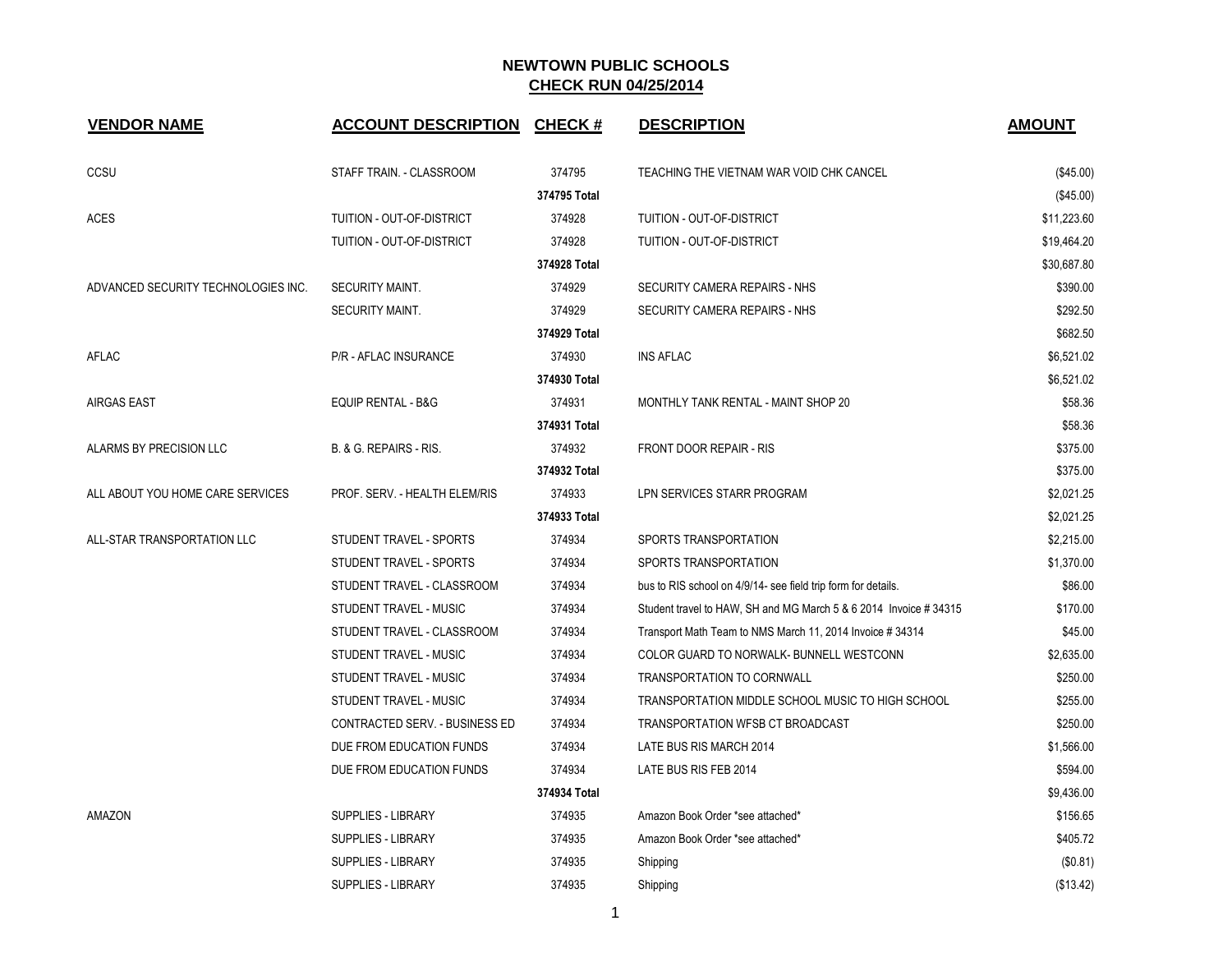| <b>VENDOR NAME</b> | <b>ACCOUNT DESCRIPTION</b>        | <b>CHECK#</b> | <b>DESCRIPTION</b>                                          | <b>AMOUNT</b> |
|--------------------|-----------------------------------|---------------|-------------------------------------------------------------|---------------|
| AMAZON             | <b>SUPPLIES - LIBRARY</b>         | 374935        | Amazon Books and Supplies Order *See attached*              | \$12.79       |
|                    | <b>SUPPLIES - LIBRARY</b>         | 374935        | Shipping                                                    | \$0.81        |
|                    | SUPPLIES - LIBRARY                | 374935        | Amazon Books and Supplies Order *See attached*              | \$19.98       |
|                    | <b>SUPPLIES - LIBRARY</b>         | 374935        | Amazon Books and Supplies Order *See attached*              | \$5.58        |
|                    | <b>SUPPLIES - LIBRARY</b>         | 374935        | Shipping                                                    | \$3.99        |
|                    | SUPPLIES - LIBRARY                | 374935        | Amazon Books and Supplies Order *See attached*              | \$40.93       |
|                    | <b>SUPPLIES - LIBRARY</b>         | 374935        | Amazon Books and Supplies Order *See attached*              | \$211.20      |
|                    | <b>SUPPLIES - LIBRARY</b>         | 374935        | Shipping                                                    | \$13.42       |
|                    | <b>SUPPLIES - LIBRARY</b>         | 374935        | Amazon Book Order *see attached*                            | \$20.00       |
|                    | <b>SUPPLIES - LIBRARY</b>         | 374935        | shipping                                                    | \$3.99        |
|                    | <b>SUPPLIES - LIBRARY</b>         | 374935        | Amazon Book Order *see attached*                            | \$14.64       |
|                    | <b>SUPPLIES - LIBRARY</b>         | 374935        | Amazon Book Order *see attached*                            | \$21.23       |
|                    | SUPPLIES - LIBRARY                | 374935        | shipping                                                    | \$3.99        |
|                    | SUPPLIES - LIBRARY                | 374935        | Amazon Book Order *see attached*                            | \$14.99       |
|                    | <b>SUPPLIES - LIBRARY</b>         | 374935        | shipping                                                    | \$3.99        |
|                    | <b>SUPPLIES - LIBRARY</b>         | 374935        | Amazon Book Order *see attached*                            | \$4.97        |
|                    | <b>SUPPLIES - LIBRARY</b>         | 374935        | shipping                                                    | \$3.99        |
|                    |                                   | 374935 Total  |                                                             | \$948.63      |
| AMAZON             | <b>SUPPLIES - LIBRARY</b>         | 374936        | 8 pcs of Tenergy D Size 10,000mAh High Capacity             | \$58.70       |
|                    | <b>SUPPLIES - LIBRARY</b>         | 374936        | Tenergy Advanced Universal Charger TN190-4                  | \$59.98       |
|                    | <b>SUPPLIES - LIBRARY</b>         | 374936        | Shipping and Handling charges                               | \$9.21        |
|                    |                                   | 374936 Total  |                                                             | \$127.89      |
| AMAZON             | <b>SUPPLIES - LIBRARY</b>         | 374937        | Mindset: the New Psychology of Success; The Mark of Athena  | \$15.18       |
|                    | <b>SUPPLIES - LIBRARY</b>         | 374937        | Mindset: the New Psychology of Success; The Mark of Athena  | \$37.33       |
|                    | <b>INSTR. SUPPLIES - MUSIC</b>    | 374937        | Shrek the Musical, DVD                                      | \$19.96       |
|                    | <b>INSTR. SUPPLIES - MUSIC</b>    | 374937        | Latin Percussion, Large wood block                          | \$14.73       |
|                    | <b>INSTR. SUPPLIES - MUSIC</b>    | 374937        | Ludwig LE-74 slapstick                                      | \$38.99       |
|                    | <b>INSTR. SUPPLIES - MUSIC</b>    | 374937        | Shipping                                                    | \$13.78       |
|                    | <b>INSTR. SUPPLIES - GUIDANCE</b> | 374937        | Kantek Monitor magnifier Viewer for vision impaired student | \$67.68       |
|                    | <b>INSTR. SUPPLIES - SPORTS</b>   | 374937        | Rawlings Bucket of baseballs                                | \$39.99       |
|                    | <b>INSTR. SUPPLIES - SPORTS</b>   | 374937        | Wilson bucket of Practice balls.                            | \$122.83      |
|                    | <b>INSTR. SUPPLIES - SPORTS</b>   | 374937        | Shipping                                                    | \$22.20       |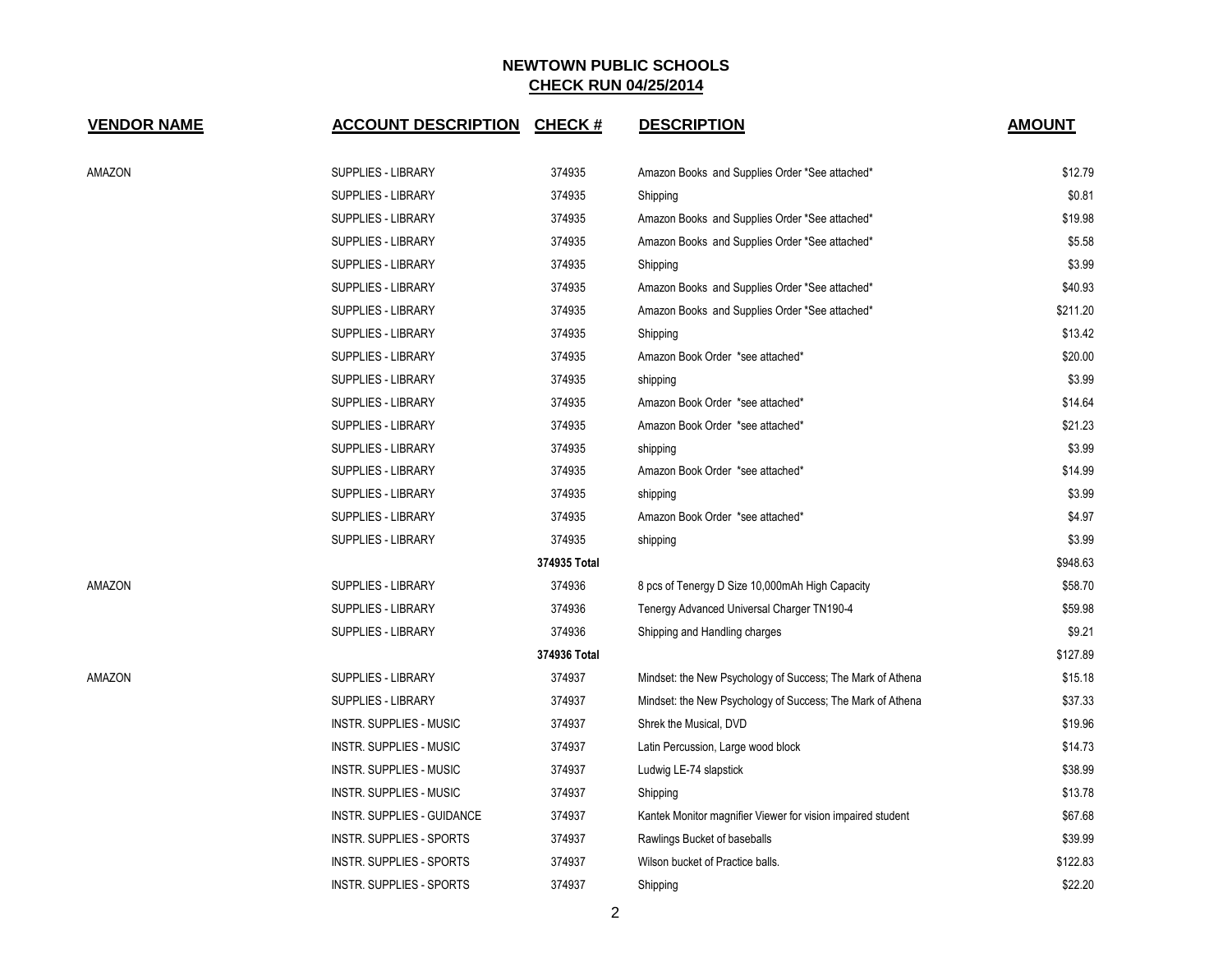| <b>VENDOR NAME</b>                                           | <b>ACCOUNT DESCRIPTION</b>        | <b>CHECK#</b> | <b>DESCRIPTION</b>                                                       | <b>AMOUNT</b> |
|--------------------------------------------------------------|-----------------------------------|---------------|--------------------------------------------------------------------------|---------------|
| AMAZON                                                       | INSTR. SUPPLIES - COMPUTER ED.    | 374937        | Flip Video Battery Pack for select Flip Ultra HD video Cameras           | \$33.43       |
|                                                              | INSTR. SUPPLIES - COMPUTER ED.    | 374937        | Amazon Basics wireless mouse with Nano receiver                          | \$11.49       |
|                                                              | <b>INSTR. SUPPLIES - GUIDANCE</b> | 374937        | Kantek magnifier for monitor. For student use.                           | \$70.40       |
|                                                              | CONTRACTED SERV. - CLASSROOM      | 374937        | Amazon gift certificates for student awards: leadership and citizenship. | \$150.00      |
|                                                              |                                   | 374937 Total  |                                                                          | \$657.99      |
| AMAZON                                                       | OFF. SUPPLIES - ADMIN.            | 374938        | ZAGGkeysPROfolio+Keyboard Case Cover for iPod 2 3 4 by ZAGG              | \$77.41       |
|                                                              |                                   | 374938 Total  |                                                                          | \$77.41       |
| AMERICAN RED CROSS                                           | STAFF TRAIN. - HEALTH ADMIN.      | 374939        | CPR/FIRST AID & AED TRAINING 2013/14                                     | \$152.00      |
|                                                              |                                   | 374939 Total  |                                                                          | \$152.00      |
| AMERICAN SCHOOL COUNSELOR ASSOCIATION MEMBERSHIPS - GUIDANCE |                                   | 374940        | One year membership                                                      | \$129.00      |
|                                                              |                                   | 374940 Total  |                                                                          | \$129.00      |
| CARMELLA AMODEO                                              | STAFF TRAVEL - INFO. TECH.        | 374941        | TRAVEL ED CONN COUNCIL MTG.                                              | \$242.30      |
|                                                              | STAFF TRAVEL - INFO. TECH.        | 374941        | TRAVEL 07/2013 THRU 12/2013                                              | \$152.10      |
|                                                              |                                   | 374941 Total  |                                                                          | \$394.40      |
| AQUARION WATER COMPANY OF CT                                 | WATER - H.                        | 374942        | WATER 200332183                                                          | \$348.50      |
|                                                              | WATER - M.G.                      | 374942        | WATER 200331002                                                          | \$510.47      |
|                                                              |                                   | 374942 Total  |                                                                          | \$858.97      |
| AT&T                                                         | TELEPHONE & CABLE                 | 374943        | <b>SERVICES 2013/14</b>                                                  | \$66.66       |
|                                                              |                                   | 374943 Total  |                                                                          | \$66.66       |
| AT&T                                                         | <b>TELEPHONE &amp; CABLE</b>      | 374944        | <b>SERVICES 2013/14</b>                                                  | \$361.88      |
|                                                              |                                   | 374944 Total  |                                                                          | \$361.88      |
| AT&T                                                         | <b>TELEPHONE &amp; CABLE</b>      | 374945        | <b>SERVICES 2013/14</b>                                                  | \$679.34      |
|                                                              |                                   | 374945 Total  |                                                                          | \$679.34      |
| AT&T                                                         | <b>TELEPHONE &amp; CABLE</b>      | 374946        | <b>SERVICES 2013/14</b>                                                  | \$812.77      |
|                                                              |                                   | 374946 Total  |                                                                          | \$812.77      |
| AT&T                                                         | <b>TELEPHONE &amp; CABLE</b>      | 374947        | <b>SERVICES 2013/14</b>                                                  | \$66.66       |
|                                                              |                                   | 374947 Total  |                                                                          | \$66.66       |
| AT&T                                                         | <b>TELEPHONE &amp; CABLE</b>      | 374948        | <b>SERVICES 2013/14</b>                                                  | \$84.33       |
|                                                              |                                   | 374948 Total  |                                                                          | \$84.33       |
| AUDIO VIDEO TECHNOLOGIES INC.                                | OTHER SUPPLIES - STAFF DEVELOP.   | 374949        | Install Ceiling Proj/Smart boards with hookup USB Cable                  | \$515.00      |
|                                                              |                                   | 374949 Total  |                                                                          | \$515.00      |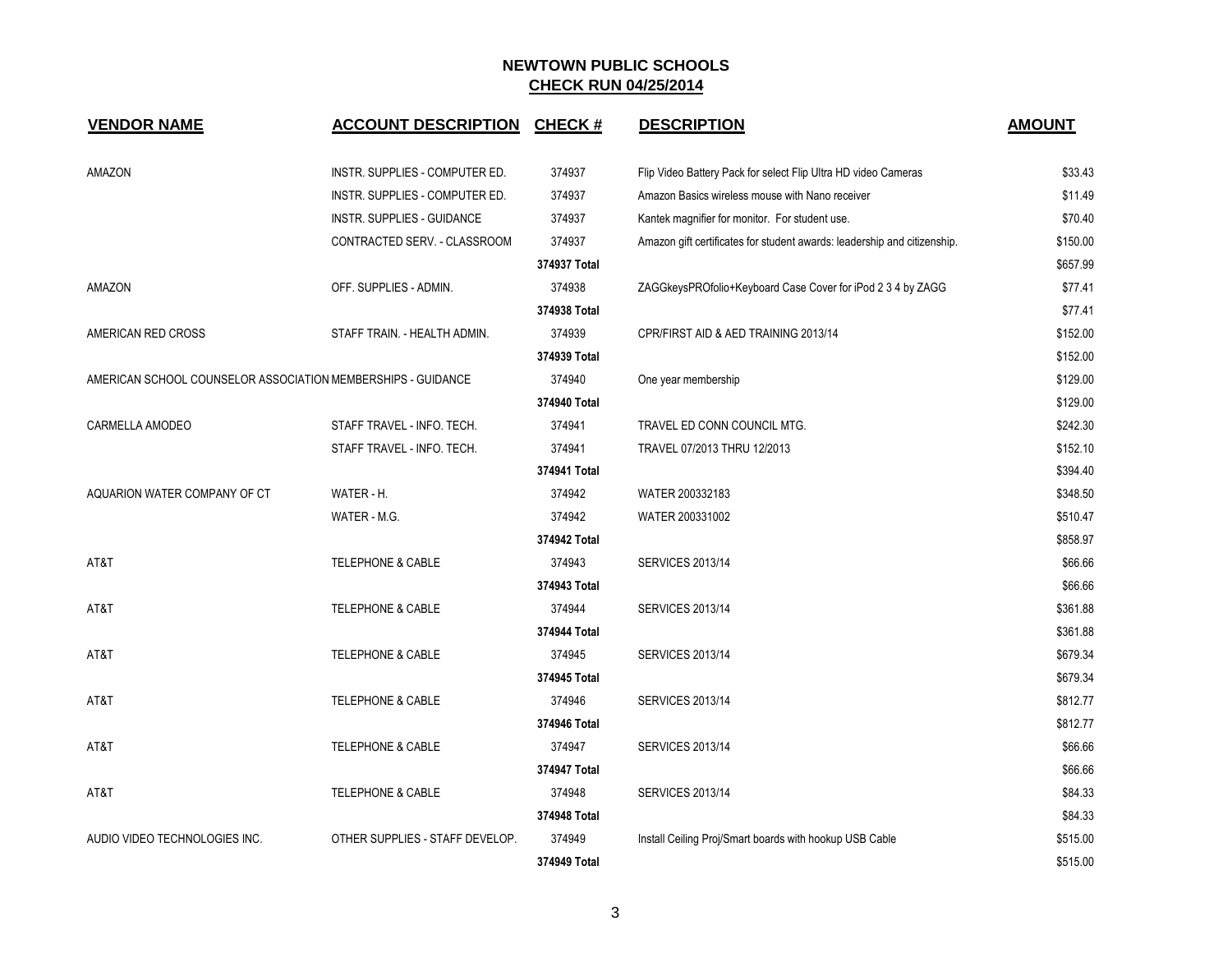| <b>VENDOR NAME</b>               | <b>ACCOUNT DESCRIPTION</b>          | <b>CHECK#</b> | <b>DESCRIPTION</b>                                                   | <b>AMOUNT</b> |
|----------------------------------|-------------------------------------|---------------|----------------------------------------------------------------------|---------------|
| AUTO HOME COMMERCIAL             | B. & G. REPAIRS - H.S.              | 374950        | REPLACE CLOCK IN B255 - NHS                                          | \$290.06      |
|                                  |                                     | 374950 Total  |                                                                      | \$290.06      |
| <b>B.E. PUBLISHING</b>           | INSTR. SUPPLIES - COMPUTER ED.      | 374951        | Classroom Poster VEP-LUVTECH                                         | \$13.56       |
|                                  | INSTR. SUPPLIES - COMPUTER ED.      | 374951        | Classroom poster, BEP-RULES.                                         | \$13.56       |
|                                  | INSTR. SUPPLIES - COMPUTER ED.      | 374951        | Shipping charge                                                      | \$2.75        |
|                                  |                                     | 374951 Total  |                                                                      | \$29.87       |
| <b>JESSE BAILEY</b>              | <b>B&amp;G SUPPLIES - CUSTODIAL</b> | 374952        | SHOE'S (40879)                                                       | \$100.00      |
|                                  |                                     | 374952 Total  |                                                                      | \$100.00      |
| BAKER & TAYLOR INC.              | SUPPLIES - LIBRARY                  | 374953        | Books and processing not to exceed \$1000. No Shipping and handling. | \$977.65      |
|                                  | SUPPLIES - LIBRARY                  | 374953        | Books and processing not to exceed \$1000. No Shipping and handling. | \$22.18       |
|                                  |                                     | 374953 Total  |                                                                      | \$999.83      |
| ANNETTE BARBOUR                  | TRANS. - LOCAL SPECIAL ED           | 374954        | SERV 04/07/14 THRU 04/11/14                                          | \$320.00      |
|                                  |                                     | 374954 Total  |                                                                      | \$320.00      |
| BERCHEM, MOSES & DEVLIN, P.C.    | PROF. SERV. - SUPER.                | 374955        | <b>SERV GEN ED</b>                                                   | \$5,569.66    |
|                                  |                                     | 374955 Total  |                                                                      | \$5,569.66    |
| <b>BLANCHETTE SPORTING GOODS</b> | <b>REPAIRS - SPORTS</b>             | 374956        | SUPER SHINE ALL 5 GAL                                                | \$210.00      |
|                                  | <b>REPAIRS - SPORTS</b>             | 374956        | <b>SHIPPING</b>                                                      | \$90.00       |
|                                  | <b>INSTR. SUPPLIES - SPORTS</b>     | 374956        | <b>HOME PLATES</b>                                                   | \$48.00       |
|                                  | <b>INSTR. SUPPLIES - SPORTS</b>     | 374956        | DIPRO-BBL DOZEN                                                      | \$140.00      |
|                                  | INSTR. SUPPLIES - SPORTS            | 374956        | PRACTICE BALLS DOZEN                                                 | \$600.00      |
|                                  | INSTR. SUPPLIES - SPORTS            | 374956        | <b>WAFFLE BASE SETS</b>                                              | \$40.00       |
|                                  | INSTR. SUPPLIES - SPORTS            | 374956        | LINEUP CARDS/PACKS                                                   | \$12.00       |
|                                  | INSTR. SUPPLIES - SPORTS            | 374956        | <b>CHEST PROTECTORS</b>                                              | \$64.00       |
|                                  | <b>INSTR. SUPPLIES - SPORTS</b>     | 374956        | SHOT PUTS 61LB                                                       | \$30.00       |
|                                  | <b>INSTR. SUPPLIES - SPORTS</b>     | 374956        | <b>TURBO JAVELING</b>                                                | \$116.00      |
|                                  |                                     | 374956 Total  |                                                                      | \$1,350.00    |
| <b>JILL BRACKSIECK</b>           | INSTR. SUPPLIES - CLASSROOM         | 374957        | <b>AQUARIUM SUPPLIES</b>                                             | \$61.98       |
|                                  | INSTR. SUPPLIES - CLASSROOM         | 374957        | <b>AQUARIUM SUPPLIES</b>                                             | \$56.90       |
|                                  | INSTR. SUPPLIES - CLASSROOM         | 374957        | <b>GARDEN SUPPLIES</b>                                               | \$32.84       |
|                                  | ACCOMMODATIONS - STAFF DEVELOP.     | 374957        | <b>TRAVEL</b>                                                        | \$331.95      |
|                                  |                                     | 374957 Total  |                                                                      | \$483.67      |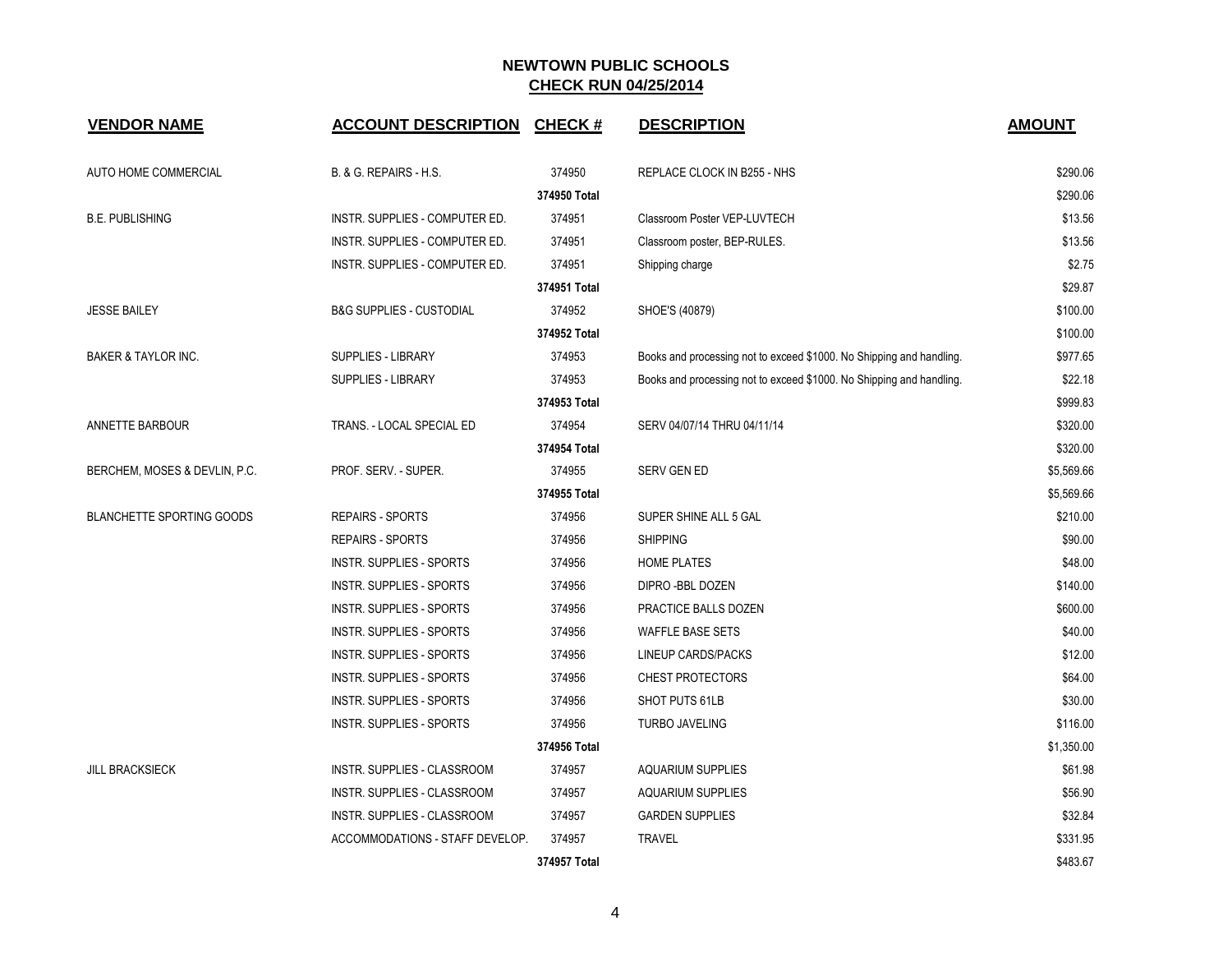| <b>VENDOR NAME</b>                   | <b>ACCOUNT DESCRIPTION</b>          | <b>CHECK#</b> | <b>DESCRIPTION</b>                                      | <b>AMOUNT</b> |
|--------------------------------------|-------------------------------------|---------------|---------------------------------------------------------|---------------|
| GINA BRADBURY P.T.                   | STAFF TRAVEL - PUPIL SERV.          | 374958        | <b>TRAVEL PHYSICAL THERAPY</b>                          | \$122.88      |
|                                      |                                     | 374958 Total  |                                                         | \$122.88      |
| <b>THOMAS BRANT</b>                  | STAFF TRAVEL - PUPIL SERV.          | 374959        | TRAVEL SP ED ASSESSMENT RW                              | \$31.02       |
|                                      |                                     | 374959 Total  |                                                         | \$31.02       |
| CONNIE A K. BRESCIA RN               | MEMBERSHIPS - ELEM.                 | 374960        | LICENSE & NATIONAL ASSOC MEMBERSHIP                     | \$200.00      |
|                                      |                                     | 374960 Total  |                                                         | \$200.00      |
| SABRINA BYRNE                        | STAFF TRAVEL - SPORTS               | 374961        | TRAVEL MARCH 2014                                       | \$56.00       |
|                                      |                                     | 374961 Total  |                                                         | \$56.00       |
| CABE                                 | PROF. SERV. - SUPER.                | 374962        | CABE SEARCH SERVICE FEE                                 | \$3,500.00    |
|                                      | PROF. SERV. - SUPER.                | 374962        | CABE SEARCH SERVICE EXPENSEHIGH SCHOOL PRINCIPAL SEARCH | \$1,000.00    |
|                                      |                                     | 374962 Total  |                                                         | \$4,500.00    |
| CANON SOLUTIONS AMERICA INC.         | COPIER RENTAL - CLASSROOM           | 374963        | COLOR COPIER RENTAL 2013/14 H/S                         | \$549.15      |
|                                      | COPIER RENTAL - BUS. SERV.          | 374963        | COLOR COPIER RENTAL 2013/14 C/O                         | \$1,382.70    |
|                                      |                                     | 374963 Total  |                                                         | \$1,931.85    |
| CAREY WIPER & SUPPLY CO.             | <b>B&amp;G SUPPLIES - CUSTODIAL</b> | 374964        | ALL AMERICAN PREMIER / KNIT WIPERS - CUST SUPPLIES      | \$672.90      |
|                                      |                                     | 374964 Total  |                                                         | \$672.90      |
| CED                                  | <b>B&amp;G SUPPLIES - MAINT.</b>    | 374965        | RECEPTACLES / FLOUR LAMPS - MAINT SUPPLIES              | \$455.40      |
|                                      |                                     | 374965 Total  |                                                         | \$455.40      |
| CENTER ON TEACHING & LEARNING        | INSTR. SUPPLIES - CLASSROOM         | 374966        | Dibels service, act 6921, invoice 141-01962             | \$102.00      |
|                                      |                                     | 374966 Total  |                                                         | \$102.00      |
| <b>CIAC</b>                          | <b>INSTR. SUPPLIES - SPORTS</b>     | 374967        | 30 UNIFIED SPORTS T-SHIRTS-                             | \$150.00      |
|                                      |                                     | 374967 Total  |                                                         | \$150.00      |
| <b>CONNECTICUT LIGHT &amp; POWER</b> | ELECTRICITY - RIS.                  | 374968        | ELEC 51984466011                                        | \$378.92      |
|                                      |                                     | 374968 Total  |                                                         | \$378.92      |
| CONNECTICUT TICK CONTROL LLC         | <b>B&amp;G CONTRACTED SERV.</b>     | 374969        | SPRING TICK CONTROL (MG/HOM/NMS/NHS) - (PER QUOTE       | \$3,815.00    |
|                                      |                                     | 374969 Total  |                                                         | \$3,815.00    |
| NANCY CONRON                         | STAFF TRAVEL - STAFF DEVELOP.       | 374970        | TRAVEL MARCH 2014                                       | \$160.66      |
|                                      |                                     | 374970 Total  |                                                         | \$160.66      |
| <b>CROWN TROPHY</b>                  | OFF. SUPPLIES - ADMIN.              | 374971        | AWARDS AND PLAQUES                                      | \$302.00      |
|                                      |                                     | 374971 Total  |                                                         | \$302.00      |
| <b>CRUCIAL CARTOGRAPHICS</b>         | OTHER SUPPLIES - STAFF DEVELOP.     | 374972        | Newtown School District Shapefile to USDE website       | \$75.00       |
|                                      |                                     | 374972 Total  |                                                         | \$75.00       |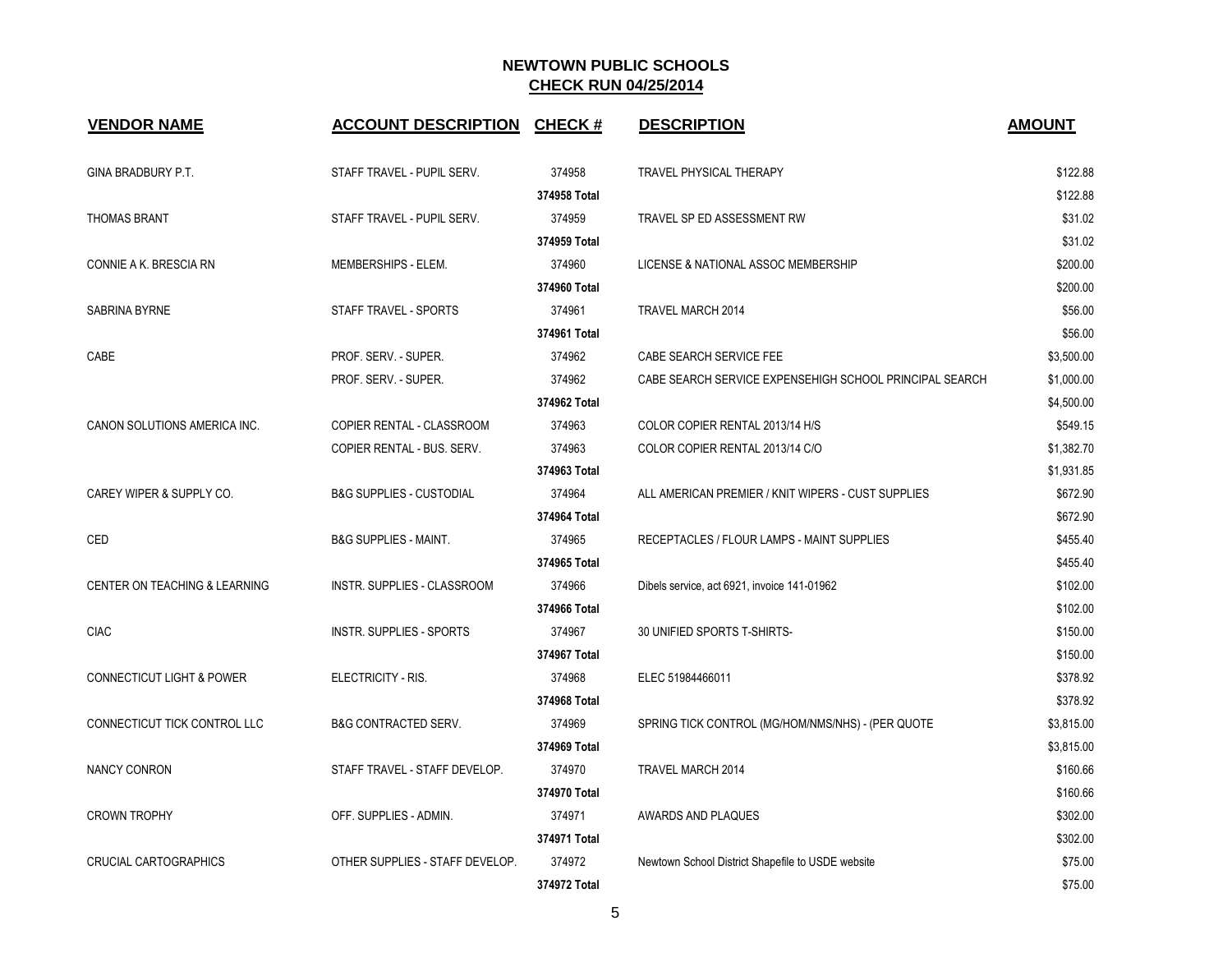| <b>VENDOR NAME</b>                                              | <b>ACCOUNT DESCRIPTION CHECK #</b> |              | <b>DESCRIPTION</b>                                                   | <b>AMOUNT</b> |
|-----------------------------------------------------------------|------------------------------------|--------------|----------------------------------------------------------------------|---------------|
|                                                                 |                                    |              |                                                                      |               |
| <b>CRYSTAL ROCK</b>                                             | INSTR. SUPPLIES - CLASSROOM        | 374973       | Delivery of 15 5-gallon Water Bottles,                               | \$60.00       |
|                                                                 | <b>INSTR. SUPPLIES - CLASSROOM</b> | 374973       | rental of water cooler/heater,                                       | \$3.00        |
|                                                                 |                                    | 374973 Total |                                                                      | \$63.00       |
| <b>STEPHEN DAWSON</b>                                           | STAFF TRAVEL - INFO. TECH.         | 374974       | TRAVEL JAN 2013                                                      | \$67.37       |
|                                                                 | STAFF TRAVEL - INFO. TECH.         | 374974       | TRAVEL MARCH 2014                                                    | \$88.59       |
|                                                                 | STAFF TRAVEL - INFO. TECH.         | 374974       | TRAVEL FEB 2014                                                      | \$48.66       |
|                                                                 |                                    | 374974 Total |                                                                      | \$204.62      |
| NATHALIE DE BRANTES                                             | OFF. SUPPLIES - ADMIN.             | 374975       | <b>WATER FOR MGT</b>                                                 | \$34.94       |
|                                                                 | OFF. SUPPLIES - ADMIN.             | 374975       | PD MEETING FOOD                                                      | \$901.50      |
|                                                                 |                                    | 374975 Total |                                                                      | \$936.44      |
| DELAWARE VALLEY WHOLESALE FLORIST INC. INSTR. SUPPLIES - C.W.E. |                                    | 374976       | CARNATION AND FRESH CUT FLOWERS                                      | \$107.45      |
|                                                                 |                                    | 374976 Total |                                                                      | \$107.45      |
| DELL MARKETING L.P.                                             | EQUIPMENT - INFO. TECH.            | 374977       | Latitude 14 5000 series Per quote 678752208(NHS) 65.36% General fund | \$13,817.16   |
|                                                                 |                                    | 374977 Total |                                                                      | \$13,817.16   |
| DEMCO INC.                                                      | <b>SUPPLIES - LIBRARY</b>          | 374978       | Vista foil Laminate, 3.5 mil, Matte finish,                          | \$171.17      |
|                                                                 | <b>SUPPLIES - LIBRARY</b>          | 374978       | Vista foil Laminate, 3.5 mil, Matte finish,                          | \$136.09      |
|                                                                 | <b>REPAIRS - LIBRARY</b>           | 374978       | Supplies as per attached quote - Free Shipping                       | \$241.57      |
|                                                                 | <b>REPAIRS - LIBRARY</b>           | 374978       | Supplies as per attached quote - Free Shipping                       | (\$55.26)     |
|                                                                 | <b>REPAIRS - LIBRARY</b>           | 374978       | Supplies as per attached quote - Free Shipping                       | \$14.32       |
|                                                                 | <b>SUPPLIES - LIBRARY</b>          | 374978       | Supplies see attached.                                               | \$1,118.07    |
|                                                                 | <b>SUPPLIES - LIBRARY</b>          | 374978       | 100.00 promotional discount. \$125 net \$25 Shipping/processing.     | \$25.00       |
|                                                                 |                                    | 374978 Total |                                                                      | \$1,650.96    |
| <b>DIRECT ENERGY BUSINESS</b>                                   | ELECTRICITY - M.S.                 | 374979       | UTIL 1130812                                                         | \$16.50       |
|                                                                 | ELECTRICITY - M.S.                 | 374979       | UTIL 1130813                                                         | \$92.86       |
|                                                                 | ELECTRICITY - M.S.                 | 374979       | UTIL 1130814                                                         | \$9.42        |
|                                                                 | ELECTRICITY - M.S.                 | 374979       | UTIL 1130815                                                         | \$13.22       |
|                                                                 |                                    | 374979 Total |                                                                      | \$132.00      |
| EAST COAST SIGN & SUPPLY INC.                                   | <b>B&amp;G SUPPLIES - MAINT.</b>   | 374980       | SAFETY DRILL SIGNS - SUPPLIES                                        | \$40.00       |
|                                                                 |                                    | 374980 Total |                                                                      | \$40.00       |
| EAST HAVEN BUILDERS SUPPLY                                      | <b>B&amp;G SUPPLIES - MAINT.</b>   | 374981       | 1x4 PINE - SUPPLIES                                                  | \$183.68      |
|                                                                 |                                    | 374981 Total |                                                                      | \$183.68      |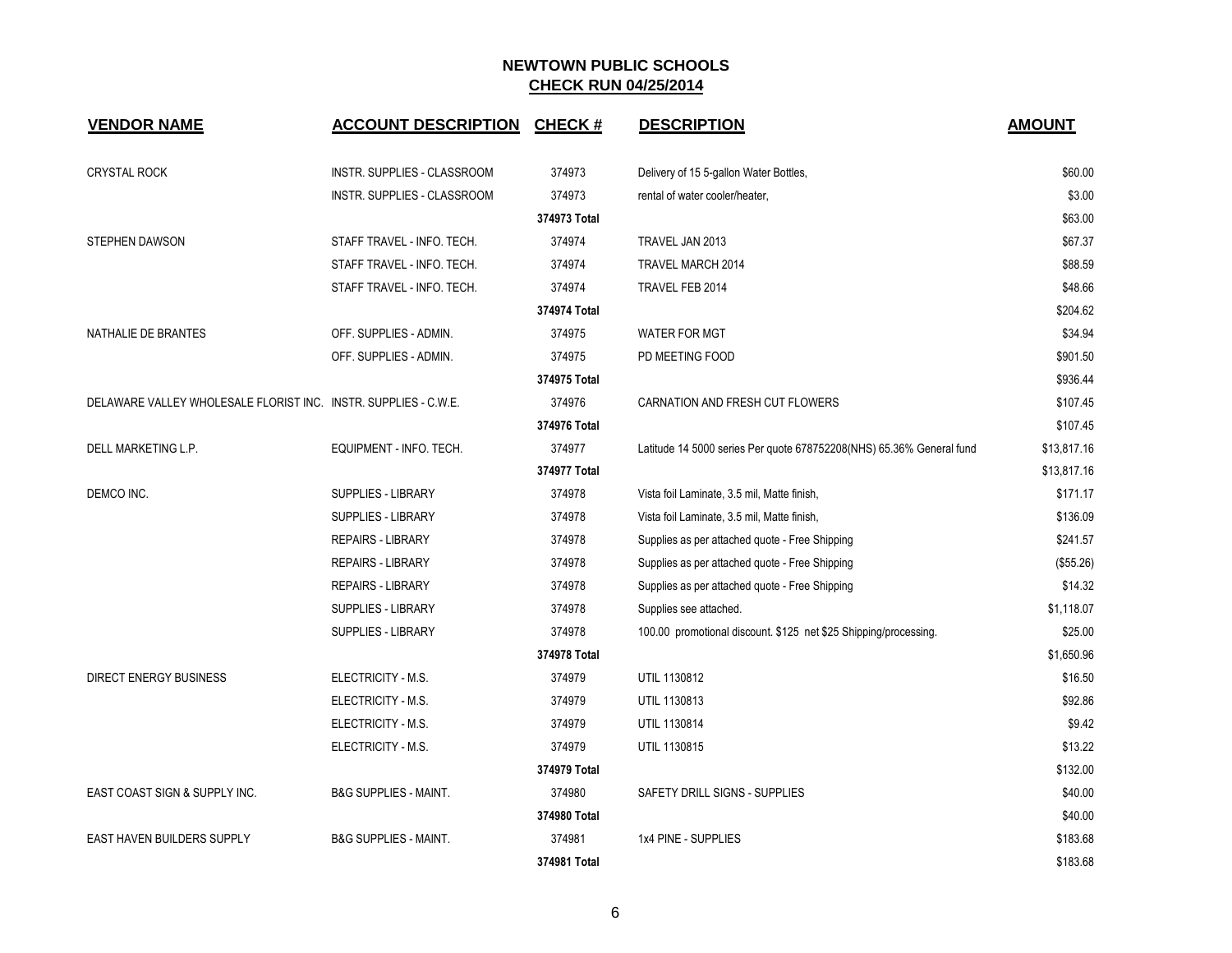| <b>VENDOR NAME</b>                          | <b>ACCOUNT DESCRIPTION</b>     | <b>CHECK#</b> | <b>DESCRIPTION</b>                                                  | <b>AMOUNT</b> |
|---------------------------------------------|--------------------------------|---------------|---------------------------------------------------------------------|---------------|
| <b>EDUCATION CONNECTION</b>                 | PROF. SERV. - TRANSITIONAL     | 374982        | ITINERANT PROGRAM MARCH 2014                                        | \$93.56       |
|                                             |                                | 374982 Total  |                                                                     | \$93.56       |
| <b>EXCEL TUTORING LLC</b>                   | <b>TUTORS - HOMEBOUND</b>      | 374983        | HOMEBOUND TUTORING FOR STUDENTS                                     | \$6,532.50    |
|                                             | <b>TUTORS - HOMEBOUND</b>      | 374983        | HOMEBOUND TUTORING FOR STUDENTS                                     | \$3.112.50    |
|                                             |                                | 374983 Total  |                                                                     | \$9,645.00    |
| <b>FAIR AUTO SUPPLY</b>                     | REPAIRS - MAINT.               | 374984        | <b>MAINT VEHICLE REPAIR PARTS</b>                                   | \$41.60       |
|                                             | <b>REPAIRS - MAINT.</b>        | 374984        | <b>MAINT VEHICLE REPAIR PARTS</b>                                   | \$11.86       |
|                                             |                                | 374984 Total  |                                                                     | \$53.46       |
| FOLLETT SCHOOL SOLUTIONS INC.               | <b>SUPPLIES - LIBRARY</b>      | 374985        | Books and processing not to exceed \$650. No shipping and handling. | \$278.58      |
|                                             | <b>SUPPLIES - LIBRARY</b>      | 374985        | Books and processing not to exceed \$650. No shipping and handling. | \$25.13       |
|                                             | <b>SUPPLIES - LIBRARY</b>      | 374985        | Books and processing not to exceed \$650. No shipping and handling. | \$335.65      |
|                                             | <b>SUPPLIES - LIBRARY</b>      | 374985        | Fiction/Non Fiction books. Please see attached.                     | \$803.38      |
|                                             | <b>SUPPLIES - LIBRARY</b>      | 374985        | Cataloging/processing books. NO SHIPPING.                           | \$64.86       |
|                                             | <b>SUPPLIES - LIBRARY</b>      | 374985        | Follett 6102 Cordless Scanner w base                                | \$449.00      |
|                                             | <b>SUPPLIES - LIBRARY</b>      | 374985        | Shipping & Handling                                                 | \$9.17        |
|                                             |                                | 374985 Total  |                                                                     | \$1,965.77    |
| FOLLETT SOFTWARE COMPANY                    | <b>SUPPLIES - LIBRARY</b>      | 374986        | ANSI Grade A Poly Barcode Labels - Black & White. 1000/roll         | \$148.57      |
|                                             |                                | 374986 Total  |                                                                     | \$148.57      |
| LIESL FRESSOLA                              | STAFF TRAVEL - CLASSROOM       | 374987        | <b>PARKING</b>                                                      | \$93.00       |
|                                             | STAFF TRAVEL - CLASSROOM       | 374987        | <b>HOTEL &amp; FOOD</b>                                             | \$652.03      |
|                                             |                                | 374987 Total  |                                                                     | \$745.03      |
| FULL COMPASS SYSTEMS LTD                    | INSTR. SUPPLIES - MUSIC        | 374988        | ROSE BRAND 4 W GAFFERS TAPE 55 YARD ROLL OF BALCK GAFFER            | \$61.36       |
|                                             | <b>INSTR. SUPPLIES - MUSIC</b> | 374988        | TECNEC BGT3-60 GAFFERS TAPE 3 BLACK                                 | \$92.04       |
|                                             |                                | 374988 Total  |                                                                     | \$153.40      |
| <b>BARBARA GASPARINE</b>                    | OFF. SUPPLIES - ADMIN.         | 374989        | ADM SUPPLIES MEETING                                                | \$30.98       |
|                                             |                                | 374989 Total  |                                                                     | \$30.98       |
| <b>GERONNURSING &amp; RESPITE CARE INC.</b> | PROF. SERV. - HEALTH ELEM/RIS  | 374990        | LPN SERVICES - STARR PROGRAM                                        | \$1,802.26    |
|                                             |                                | 374990 Total  |                                                                     | \$1,802.26    |
| <b>GIA PUBLICATIONS INC.</b>                | INSTR. SUPPLIES - MUSIC        | 374991        | Various items for music instruction per attached list.              | \$235.25      |
|                                             | <b>INSTR. SUPPLIES - MUSIC</b> | 374991        | Shipping                                                            | \$11.88       |
|                                             |                                | 374991 Total  |                                                                     | \$247.13      |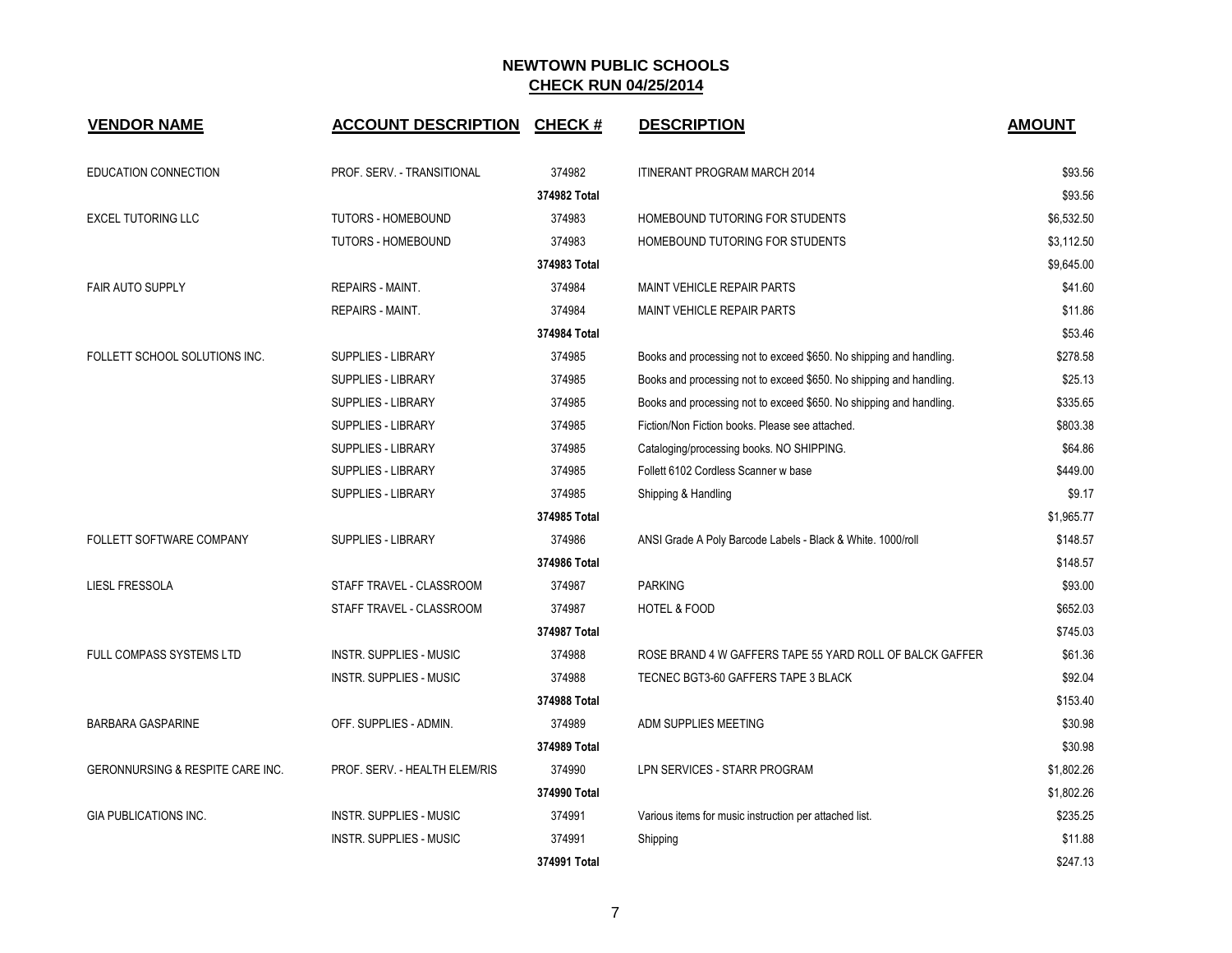| <b>VENDOR NAME</b>                                                    | ACCOUNT DESCRIPTION CHECK #         |              | <b>DESCRIPTION</b>                                            | <b>AMOUNT</b> |
|-----------------------------------------------------------------------|-------------------------------------|--------------|---------------------------------------------------------------|---------------|
| <b>GLOBAL MECHANICAL LLC</b>                                          | <b>EMERGENCY REPAIRS - HOM.</b>     | 374992       | <b>HVAC VALVE REPLACE - HOM</b>                               | \$5,562.08    |
|                                                                       | <b>EMERGENCY REPAIRS - H.S.</b>     | 374992       | HVAC OIL ADDITIVE / PUMP LEAK REPAIRS - NHS                   | \$7,699.98    |
|                                                                       | <b>EMERGENCY REPAIRS - H.S.</b>     | 374992       | HVAC OIL ADDITIVE / PUMP LEAK REPAIRS - NHS                   | \$3,518.44    |
|                                                                       |                                     | 374992 Total |                                                               | \$16,780.50   |
| GO! ANIMATE INC.                                                      | INSTR. SUPPLIES - COMPUTER ED.      | 374993       | Go Animate subscription per attached quote. OK to pay.        | \$99.00       |
|                                                                       |                                     | 374993 Total |                                                               | \$99.00       |
| <b>GOLF QUEST</b>                                                     | <b>INSTR. SUPPLIES - SPORTS</b>     | 374994       | RANGE BALL CRATE- GIRLS TEAM AND BOYS TEAM                    | \$270.00      |
|                                                                       |                                     | 374994 Total |                                                               | \$270.00      |
| GOVCONNECTION, INC.                                                   | INSTR. SUPPLIES - CLASSROOM         | 374995       | Printer cartridges, see attached quote #23633102.1, no s/h    | \$923.93      |
|                                                                       |                                     | 374995 Total |                                                               | \$923.93      |
| <b>GRAINGER</b>                                                       | <b>B&amp;G SUPPLIES - MAINT.</b>    | 374996       | LOCKOUT KIT, SANITIZE WIPES, WOOD GLUE, CONCRETE PATCH        | \$139.08      |
|                                                                       | <b>B&amp;G SUPPLIES - MAINT.</b>    | 374996       | LOCKOUT KIT, SANITIZE WIPES, WOOD GLUE, CONCRETE PATCH        | \$107.22      |
|                                                                       | <b>B&amp;G SUPPLIES - MAINT.</b>    | 374996       | LOCKOUT KIT, SANITIZE WIPES, WOOD GLUE, CONCRETE PATCH        | \$17.39       |
|                                                                       |                                     | 374996 Total |                                                               | \$263.69      |
| <b>GARY AND CATHERINE GRAY</b>                                        | TUITION - OUT-OF-DISTRICT           | 374997       | <b>MEDIATED AGREEMENT</b>                                     | \$33,000.00   |
|                                                                       |                                     | 374997 Total |                                                               | \$33,000.00   |
| <b>GRAYBAR</b>                                                        | <b>B&amp;G SUPPLIES - MAINT.</b>    | 374998       | LED LAMPS - MAINT SUPPLIES                                    | \$389.00      |
|                                                                       |                                     | 374998 Total |                                                               | \$389.00      |
| GRIFFIN GREENHOUSE SUPPLIES INC.                                      | INSTR. SUPPLIES - C.W.E.            | 374999       | FIBER POT- PREMIER PRO- MIX- BLUE SPRINKLER SEE SHOPPING CART | \$244.22      |
|                                                                       |                                     | 374999 Total |                                                               | \$244.22      |
| <b>HAT CITY PAPER &amp; SUPPLY CO.</b>                                | <b>B&amp;G SUPPLIES - CUSTODIAL</b> | 375000       | <b>PAPER PRODUCTS - CUST SUPPLIES</b>                         | \$3,788.00    |
|                                                                       |                                     | 375000 Total |                                                               | \$3,788.00    |
| HORTICULTURE MAGAZINE                                                 | INSTR. SUPPLIES - C.W.E.            | 375001       | SUBSCRIPTION TO HORTICULTURE MAGAZINE                         | \$9.95        |
|                                                                       |                                     | 375001 Total |                                                               | \$9.95        |
| THE INSTITUTE OF PROFESSIONAL PRACTICE PROF. SERV. - PSYCH/MED. EVAL. |                                     | 375002       | <b>AUTISM SERVICES</b>                                        | \$8,950.00    |
|                                                                       |                                     | 375002 Total |                                                               | \$8,950.00    |
| <b>KITTY LATOWICKI</b>                                                | STAFF TRAVEL - GUIDANCE             | 375003       | TRAVEL COLLEGE TOUR WORKSHOP                                  | \$130.36      |
|                                                                       |                                     | 375003 Total |                                                               | \$130.36      |
| LAWSON PRODUCTS INC.                                                  | <b>B&amp;G SUPPLIES - MAINT.</b>    | 375004       | KNEELING MAT - MAINT SUPPLIES                                 | \$84.21       |
|                                                                       | <b>B&amp;G SUPPLIES - MAINT.</b>    | 375004       | <b>FREIGHT</b>                                                | \$11.99       |
|                                                                       |                                     | 375004 Total |                                                               | \$96.20       |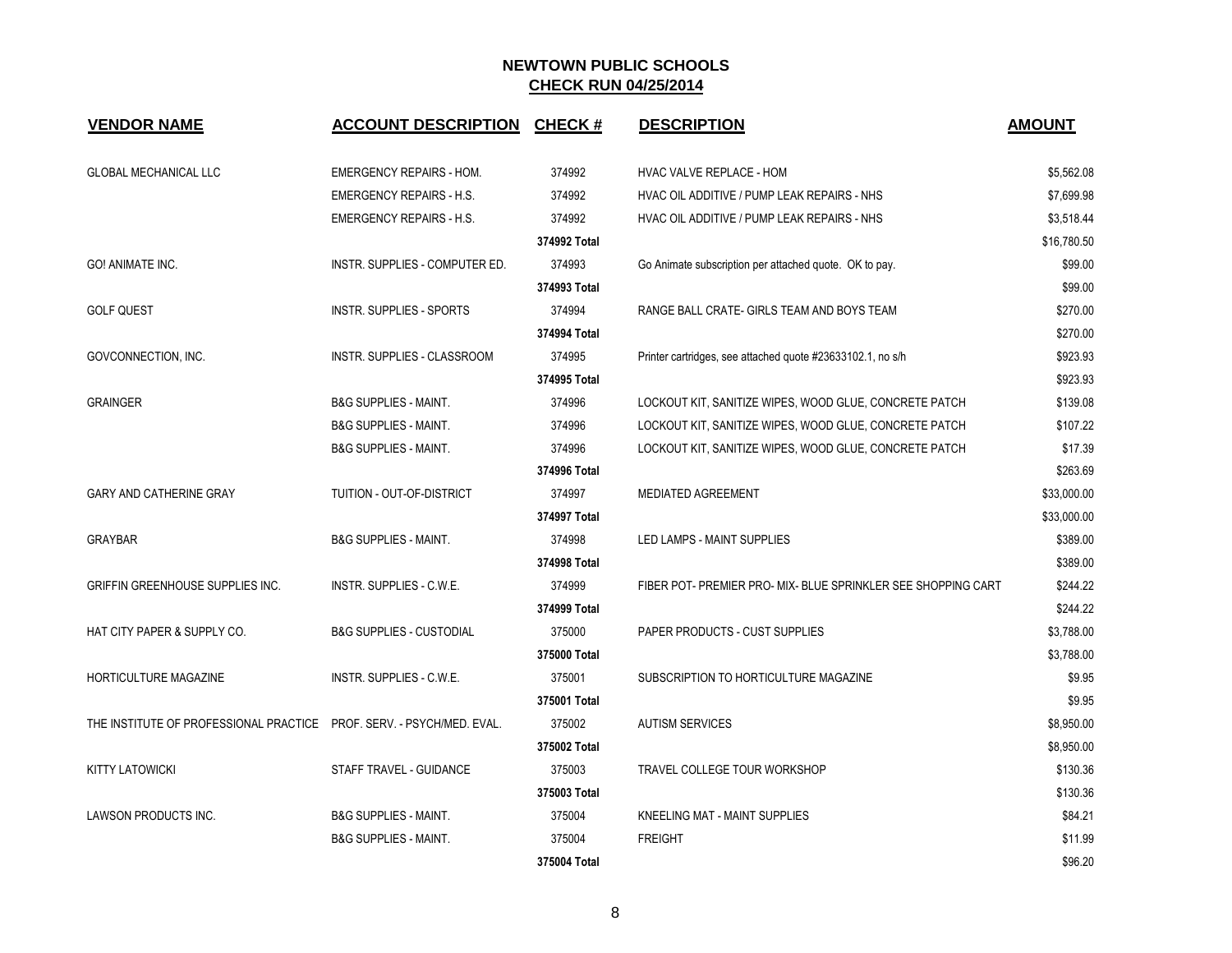| <b>VENDOR NAME</b> | <b>ACCOUNT DESCRIPTION</b>         | <b>CHECK#</b> | <b>DESCRIPTION</b>                                                             | <b>AMOUNT</b> |
|--------------------|------------------------------------|---------------|--------------------------------------------------------------------------------|---------------|
| M - F ATHLETIC     | <b>INSTR. SUPPLIES - SPORTS</b>    | 375005        | POLE VAULT BOX PUMP- FIRST PLACE BLUE- POLE VALUT EXTENDERS                    | \$1,395.35    |
|                    | INSTR. SUPPLIES - SPORTS           | 375005        | ECONOMY STARTER PISTOL - 4724A                                                 | \$94.95       |
|                    | INSTR. SUPPLIES - SPORTS           | 375005        | <b>STARTING BLANKS</b>                                                         | \$27.90       |
|                    | INSTR. SUPPLIES - SPORTS           | 375005        | <b>SHIPPING</b>                                                                | \$100.00      |
|                    |                                    | 375005 Total  |                                                                                | \$1,618.20    |
| W.B. MASON., INC.  | OFF. SUPPLIES - BUS. SERV.         | 375006        | <b>SUPPLIES 2013/14</b>                                                        | \$10.98       |
|                    | OFF. SUPPLIES - BUS. SERV.         | 375006        | <b>SUPPLIES 2013/14</b>                                                        | \$12.00       |
|                    | OFF. SUPPLIES - BUS. SERV.         | 375006        | <b>SUPPLIES 2013/14</b>                                                        | \$57.45       |
|                    | OFF. SUPPLIES - BUS. SERV.         | 375006        | <b>SUPPLIES 2013/14</b>                                                        | \$44.20       |
|                    | OFF. SUPPLIES - BUS. SERV.         | 375006        | <b>SUPPLIES 2013/14</b>                                                        | \$65.09       |
|                    | OFF. SUPPLIES - BUS. SERV.         | 375006        | <b>SUPPLIES 2013/14</b>                                                        | (\$30.00)     |
|                    | OFF. SUPPLIES - BUS. SERV.         | 375006        | <b>SUPPLIES 2013/14</b>                                                        | \$45.96       |
|                    | OFF. SUPPLIES - BUS. SERV.         | 375006        | <b>SUPPLIES 2013/14</b>                                                        | (\$12.00)     |
|                    | OFF. SUPPLIES - BUS. SERV.         | 375006        | <b>SUPPLIES 2013/14</b>                                                        | (\$6.00)      |
|                    | OFF. SUPPLIES - BUS. SERV.         | 375006        | <b>SUPPLIES 2013/14</b>                                                        | (\$18.00)     |
|                    | OFF. SUPPLIES - BUS. SERV.         | 375006        | <b>SUPPLIES 2013/14</b>                                                        | (\$6.00)      |
|                    | OFF. SUPPLIES - BUS. SERV.         | 375006        | <b>SUPPLIES 2013/14</b>                                                        | (\$19.99)     |
|                    | INSTR. SUPPLIES - ENGLISH          | 375006        | See attached list                                                              | \$453.42      |
|                    | INSTR. SUPPLIES - ENGLISH          | 375006        | See attached list                                                              | \$7.38        |
|                    | INSTR. SUPPLIES - CLASSROOM        | 375006        | Assorted colored stickers for coding Readers Workshop books                    | \$45.20       |
|                    | OFF. SUPPLIES - ADMIN.             | 375006        | Quartet® Cork Bulletin Board, Natural Cork/Fiberboard, 36 x 24,                | \$183.96      |
|                    | <b>INSTR. SUPPLIES - MATH</b>      | 375006        | Unruled index cards 3x5. Free Shipping                                         | \$70.00       |
|                    | <b>INSTR. SUPPLIES - MATH</b>      | 375006        | Unruled index cards, 5x8. Free shipping                                        | \$17.20       |
|                    | INSTR. SUPPLIES - CLASSROOM        | 375006        | HygenX Sanitary headphone covers. Free Shipping                                | \$14.99       |
|                    | INSTR. SUPPLIES - CLASSROOM        | 375006        | Headphone sets for use during SBAC testing.                                    | \$440.00      |
|                    | INSTR. SUPPLIES - CLASSROOM        | 375006        | HygenX Sanitary headphone covers. Free Shipping                                | \$116.40      |
|                    | <b>SUPPLIES - LIBRARY</b>          | 375006        | Krystal/View Desk Pad. No shipping                                             | \$49.98       |
|                    | INSTR. SUPPLIES - CLASSROOM        | 375006        | X-Acto Electric Pencil Sharpener, Teacher-Pro, Item # EPI-1675                 | \$37.79       |
|                    | INSTR. SUPPLIES - CLASSROOM        | 375006        | White Out, 20 ml, 3-pack, Item #BIC-W0FEC324                                   | \$4.02        |
|                    | INSTR. SUPPLIES - CLASSROOM        | 375006        | Play-Doh, 3 oz., Assorted, 36-pack, HAS-36834                                  | \$16.99       |
|                    | INSTR. SUPPLIES - CLASSROOM        | 375006        | Heavy Duty Security Badge Holder, Portrait, 3 in. x 4 in., 25-pack, AVE-74472, | \$50.16       |
|                    | <b>INSTR. SUPPLIES - CLASSROOM</b> | 375006        | Twin Pocket Folders w/Tang fasteners, Yellow, 25/box, ESS-57709                | \$77.08       |

9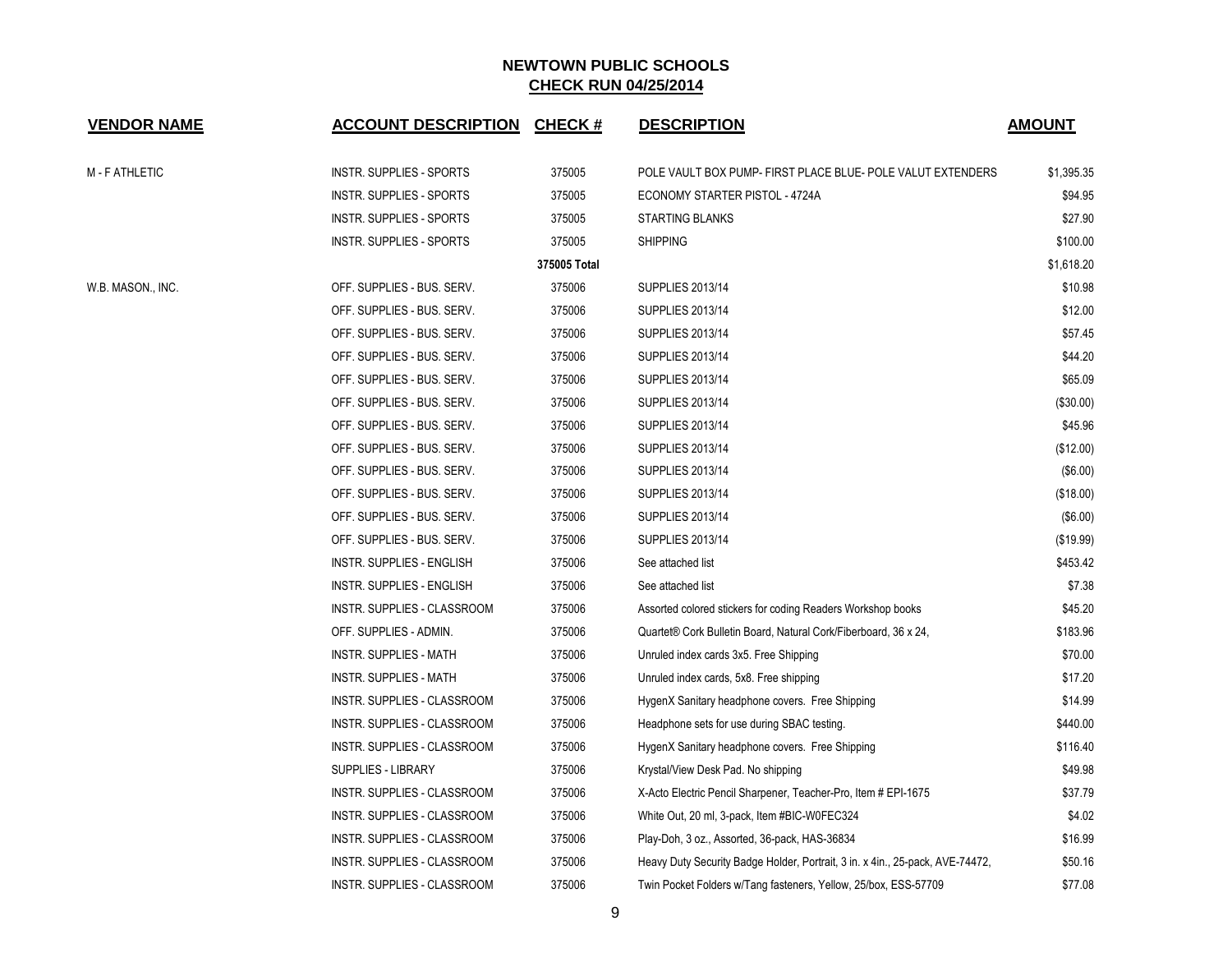| <b>VENDOR NAME</b>   | <b>ACCOUNT DESCRIPTION</b>  | <b>CHECK#</b> | <b>DESCRIPTION</b>                                                      | <b>AMOUNT</b> |
|----------------------|-----------------------------|---------------|-------------------------------------------------------------------------|---------------|
| W.B. MASON., INC.    | INSTR. SUPPLIES - CLASSROOM | 375006        | My First Ticonderoga Pencils, #2, Thick with Erasers, Dozen, DIX-33312  | \$36.24       |
|                      | INSTR. SUPPLIES - CLASSROOM | 375006        | Invisible Tape, 1/2 inch x 1,296 inch, Roll,                            | \$20.00       |
|                      | INSTR. SUPPLIES - CLASSROOM | 375006        | Expo White Board Erasers, SAN-81505                                     | \$8.04        |
|                      | INSTR. SUPPLIES - CLASSROOM | 375006        | Expo Dry Erase Markers, Asst., Fine (BL, BLU, GRN, RED)                 | \$11.20       |
|                      | INSTR. SUPPLIES - CLASSROOM | 375006        | Expo Dry Erase Markers, Black, Bullet, Dozen, SAN-82001                 | \$50.56       |
|                      | INSTR. SUPPLIES - CLASSROOM | 375006        | Expo Dry Erase Markers, Blue, Bullet, Dozen, SAN-82003                  | \$50.56       |
|                      | INSTR. SUPPLIES - CLASSROOM | 375006        | Expo Dry Erase Markers, Red Bullet, Dozen, SAN-82002                    | \$50.56       |
|                      | INSTR. SUPPLIES - CLASSROOM | 375006        | LiquiMark Highlighters, Green, Chisel, Dozen, LMK-61211, NO S/H charges | \$27.60       |
|                      | INSTR. SUPPLIES - CLASSROOM | 375006        | Roselle Ruled Composition Books, Red Margin, Red                        | \$113.60      |
|                      | INSTR. SUPPLIES - CLASSROOM | 375006        | Samsill Biol. View Binders, 1-1/2 inch, Round Ring,                     | \$49.32       |
|                      | INSTR. SUPPLIES - CLASSROOM | 375006        | Fiskars Premier Scissors, 8 inch straight, #FSK-34527797J               | \$4.99        |
|                      | INSTR. SUPPLIES - CLASSROOM | 375006        | Bic Cover It Correction Fluid, #BIC-W0C12WE                             | \$15.12       |
|                      | INSTR. SUPPLIES - CLASSROOM | 375006        | Dry Line Correction Tape, 2-pack, #PAP-662415                           | \$4.63        |
|                      | INSTR. SUPPLIES - CLASSROOM | 375006        | Post It Cover Up Tape, 1 inch x 700 ft., Roll, MMM-658                  | \$14.16       |
|                      | INSTR. SUPPLIES - CLASSROOM | 375006        | Post It Cover Up Tape, 1/3 inch x 700 ft., Roll, MMM-652                | \$2.39        |
|                      | INSTR. SUPPLIES - CLASSROOM | 375006        | Highland Invisible Tape, 3/4 in. x 1,000 in, 1 inch core,               | \$84.95       |
|                      | INSTR. SUPPLIES - CLASSROOM | 375006        | Post It Notes, 100 sheets, Canary, 1 1/2 x 2, Plain,                    | \$34.50       |
|                      | INSTR. SUPPLIES - CLASSROOM | 375006        | Post It Notes, 100 sheets, Canary, 3 in. x 3 in., Plain,                | \$54.66       |
|                      | INSTR. SUPPLIES - CLASSROOM | 375006        | Post It Notes, 100 sheets, Canary, 3 in. x 5 in., Plain,                | \$106.92      |
|                      | INSTR. SUPPLIES - CLASSROOM | 375006        | Sharpie Permanent Markers, Black, Fine, Dozen, #SAN-33001               | \$120.90      |
|                      | INSTR. SUPPLIES - CLASSROOM | 375006        | Duck Commercial Grade Packaging Tape, 1.9 mil, 3 inch                   | \$21.38       |
|                      |                             | 375006 Total  |                                                                         | \$2,610.54    |
| W.B. MASON CO., INC. | OFF. SUPPLIES - ADMIN.      | 375007        | Admin. Supplies: Dixie Med. Weight Forks, 1,000/box, White, DXE-FM217   | \$27.36       |
|                      | OFF. SUPPLIES - ADMIN.      | 375007        | Dixie Med. Weight Knives, 1,000/box, White, DXE-KM217                   | \$27.36       |
|                      | OFF. SUPPLIES - ADMIN.      | 375007        | Dixie Med Weight T. Spoons, 1,000/box, White, DXE-TM217                 | \$27.36       |
|                      | OFF. SUPPLIES - ADMIN.      | 375007        | Dixie Ultra Heavyweight Bowls, 500/ct, 12 oz., DXE-SXB12WS              | \$47.60       |
|                      | OFF. SUPPLIES - ADMIN.      | 375007        | Dixie Ultra Heavyweight Plates, 500/ct, 10 inch, DXE-SXP10PATH          | \$87.21       |
|                      | OFF. SUPPLIES - ADMIN.      | 375007        | Dixie Ultra Heavyweight Plates, 500/ct, 5 7/8 in., DXE-SXP6WS           | \$18.03       |
|                      | OFF. SUPPLIES - ADMIN.      | 375007        | Dixie Hot Cups, 500/ct, 12 oz., DXE-5342DX                              | \$59.39       |
|                      | OFF. SUPPLIES - ADMIN.      | 375007        | Marcal Bath Tissue, Dbl. Rolls, 24/ct, MRC-6224                         | \$79.96       |
|                      | OFF. SUPPLIES - ADMIN.      | 375007        | Heavenly Soft Paper Towels, White, 32/ct, NO S/H                        | \$103.96      |
|                      |                             | 375007 Total  |                                                                         | \$478.23      |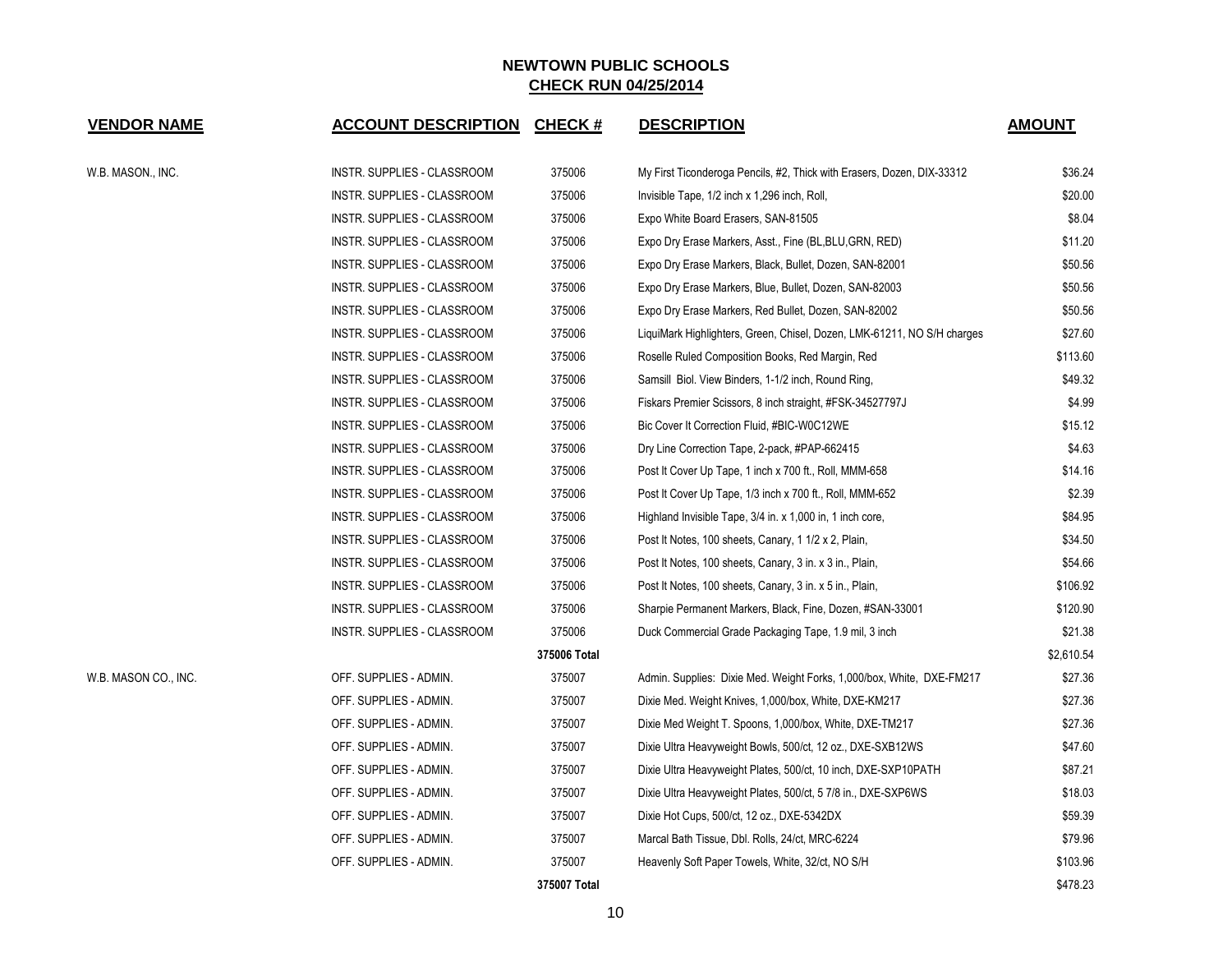| <b>VENDOR NAME</b>            | <b>ACCOUNT DESCRIPTION</b>      | <b>CHECK#</b> | <b>DESCRIPTION</b>                                                                  | <b>AMOUNT</b> |
|-------------------------------|---------------------------------|---------------|-------------------------------------------------------------------------------------|---------------|
| <b>SUSAN MCCONNELL</b>        | STAFF TRAVEL - STAFF DEVELOP.   | 375008        | TRAVEL NSTA CONF                                                                    | \$305.05      |
|                               | ACCOMMODATIONS - STAFF DEVELOP. | 375008        | <b>MEALS NSTA CONF</b>                                                              | \$76.40       |
|                               |                                 | 375008 Total  |                                                                                     | \$381.45      |
| <b>MONDO PUBLISHING</b>       | TEXTBOOKS - CURR. DEVELOP.      | 375009        | Misc. Titles for Readers Workshop Grade 2  SEE ATTACHED for list of titles          | \$523.60      |
|                               |                                 | 375009 Total  |                                                                                     | \$523.60      |
| MOORE MEDICAL LLC             | MEDICAL SUPPLIES - ELEM.        | 375010        | Moore Cough Drops-98006-menthol sugar free- no shipping cost                        | \$78.45       |
|                               | <b>MEDICAL SUPPLIES - H.S.</b>  | 375010        | Moore-Brand Cough Drops-Cherry-#98008                                               | \$152.28      |
|                               |                                 | 375010 Total  |                                                                                     | \$230.73      |
| NAFI CONNECTICUT INC.         | TUITION - OUT-OF-DISTRICT       | 375011        | COURT PLACED STUDENT RESIDENTIAL PROGRAM                                            | \$7,208.20    |
|                               |                                 | 375011 Total  |                                                                                     | \$7,208.20    |
| NAGEL ELECTRIC LLC            | CONTRACTED SERV. - C.W.E.       | 375012        | INSTALL TWO 200 AMP GFI CIRCUIT- ADD LIGHT FIXTURES                                 | \$1,000.00    |
|                               |                                 | 375012 Total  |                                                                                     | \$1,000.00    |
| TIMOTHY NAPOLITANO            | STAFF TRAVEL - ADMIN.           | 375013        | NSTA CONF TRAIN/TAXI                                                                | \$72.95       |
|                               | STAFF TRAVEL - ADMIN.           | 375013        | HOTEL & FOOD NSTA CONF                                                              | \$876.75      |
|                               |                                 | 375013 Total  |                                                                                     | \$949.70      |
| <b>NCS PEARSON INC.</b>       | INSTR. SUPPLIES - PSYCH.        | 375014        | BASC-2 DEVELOPMENTAL HISTORY (SDH) PRODUCT NUMBER 30065                             | \$153.00      |
|                               | INSTR. SUPPLIES - PSYCH.        | 375014        | <b>SHIPPING</b>                                                                     | \$10.00       |
|                               |                                 | 375014 Total  |                                                                                     | \$163.00      |
| NEW ENGLAND SPORTSWEAR        | <b>INSTR. SUPPLIES - SPORTS</b> | 375015        | UNIFORMS - BELTS-SOCKS                                                              | \$550.00      |
|                               |                                 | 375015 Total  |                                                                                     | \$550.00      |
| NEWTOWN BOE CUSTODIAL ACCOUNT | BOE - ACCOUNTS PAYABLE          | 375016        | REIMB FOR 2012-13 EXPENSES                                                          | \$2,818.99    |
|                               |                                 | 375016 Total  |                                                                                     | \$2,818.99    |
| NEWTOWN CULINARY              | INSTR. SUPPLIES - WORLD LANG.   | 375017        | WEDDING CAKE FOR FRENCH CLASS PROJECT                                               | \$50.00       |
|                               | OFF. SUPPLIES - ADMIN.          | 375017        | FACULTY MEETING REFRESHMENTS                                                        | \$200.00      |
|                               |                                 | 375017 Total  |                                                                                     | \$250.00      |
| NEWTOWN CULINARY              | REPAIRS - LIFE MAN./CULINARY    | 375018        | REPLACEMENT OF KITCHEN AID BROKEN MIXERS                                            | \$2,728.15    |
|                               |                                 | 375018 Total  |                                                                                     | \$2,728.15    |
| NEWTOWN FLORIST OF CT, LLC    | OFF. SUPPLIES - ADMIN.          | 375019        | FLOWERS TO RIDGEFIELD HIGH SCHOOL                                                   | \$65.00       |
|                               |                                 | 375019 Total  |                                                                                     | \$65.00       |
| NEWTOWN MIDDLE SCHOOL         | PRINTING - ADMIN.               | 375020        | Printed color posters for use during SBAC testing. 5 each of 6 different instructio | \$460.69      |
|                               |                                 | 375020 Total  |                                                                                     | \$460.69      |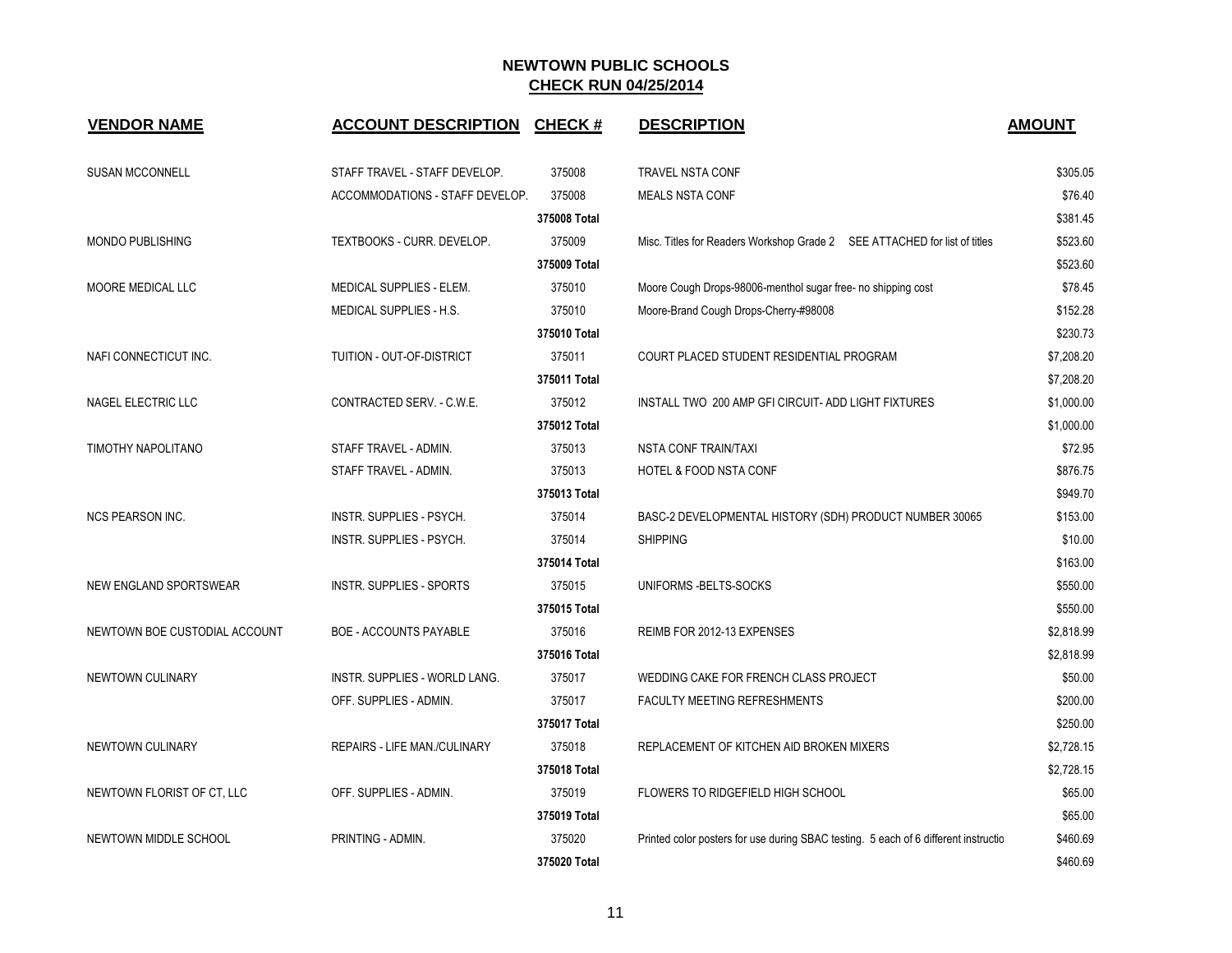| <b>VENDOR NAME</b>          | <b>ACCOUNT DESCRIPTION</b>       | <b>CHECK#</b> | <b>DESCRIPTION</b>                                         | <b>AMOUNT</b> |
|-----------------------------|----------------------------------|---------------|------------------------------------------------------------|---------------|
| NEWTOWN MIDDLE SCHOOL       | INSTR. SUPPLIES - SP. ED. PREK-8 | 375021        | CHECK FOR NMS FIELD TRIP TO DC                             | \$410.00      |
|                             |                                  | 375021 Total  |                                                            | \$410.00      |
| NEWTOWN MIDDLE SCHOOL       | INSTR. SUPPLIES - SP. ED. PREK-8 | 375022        | COST OF CHAPERONE FOR FIELD TRIP CT SCIENCE CENTER 4/23/14 | \$102.00      |
|                             |                                  | 375022 Total  |                                                            | \$102.00      |
| <b>BONNIE NEZVESKY</b>      | MEMBERSHIPS - ELEM.              | 375023        | <b>NURSE LICENSE</b>                                       | \$100.00      |
|                             |                                  | 375023 Total  |                                                            | \$100.00      |
| NYA SPORTS & FITNESS CENTER | PROF. SERV. - TRANSITIONAL       | 375024        | JAN - APRIL DUES FOR NEWTOWN TRANSITIONAL STUDENTS         | \$300.00      |
|                             |                                  | 375024 Total  |                                                            | \$300.00      |
| OTIS ELEVATOR COMPANY       | <b>B&amp;G CONTRACTED SERV.</b>  | 375025        | ELEVATOR SVC CONTRACT - HAWL / RIS 2013-2014               | \$259.33      |
|                             |                                  | 375025 Total  |                                                            | \$259.33      |
| PATTERSON SUPPLY CO. INC.   | <b>B&amp;G SUPPLIES - MAINT.</b> | 375026        | CPVC FLOWGUARD MALE ADAPTERS - PLUMBING SUPPLIES           | \$71.46       |
|                             |                                  | 375026 Total  |                                                            | \$71.46       |
| T.R. PAUL INC.              | PENSION PLAN                     | 375027        | PENSION APRIL 2014                                         | \$500.00      |
|                             |                                  | 375027 Total  |                                                            | \$500.00      |
| PCM-G                       | SUPPLIES - LIBRARY               | 375028        | Xerox Toner, #7213389, Black, 6-pk.                        | \$115.00      |
|                             | SUPPLIES - LIBRARY               | 375028        | Xerox Toner, #7213387, Cyan                                | \$230.00      |
|                             | <b>SUPPLIES - LIBRARY</b>        | 375028        | Xerox Toner, #7204129, Yellow                              | \$230.00      |
|                             | <b>SUPPLIES - LIBRARY</b>        | 375028        | Xerox Toner, #7204128,                                     | \$230.00      |
|                             |                                  | 375028 Total  |                                                            | \$805.00      |
| <b>JO-ANN PETERS</b>        | STAFF TRAVEL - ADMIN.            | 375029        | <b>TRAVEL</b>                                              | \$52.04       |
|                             |                                  | 375029 Total  |                                                            | \$52.04       |
| PETTY CASH                  | OFF. SUPPLIES - ADMIN.           | 375030        | PETTY CASH                                                 | \$63.54       |
|                             | OFF. SUPPLIES - ADMIN.           | 375030        | PETTY CASH                                                 | \$17.99       |
|                             | INSTR. SUPPLIES - P.E.           | 375030        | PETTY CASH                                                 | \$29.99       |
|                             | <b>INSTR. SUPPLIES - SCIENCE</b> | 375030        | PETTY CASH                                                 | \$34.18       |
|                             | CONTRACTED SERV. - CLASSROOM     | 375030        | PETTY CASH                                                 | \$49.97       |
|                             | INSTR. SUPPLIES - CLASSROOM      | 375030        | PETTY CASH                                                 | \$20.00       |
|                             | INSTR. SUPPLIES - GUIDANCE       | 375030        | PETTY CASH                                                 | \$29.95       |
|                             |                                  | 375030 Total  |                                                            | \$245.62      |
| PETTY CASH - PRESCH HOM     | INSTR. SUPPLIES - SP. ED. PREK-8 | 375031        | PETTY CASH                                                 | \$23.48       |
|                             |                                  | 375031 Total  |                                                            | \$23.48       |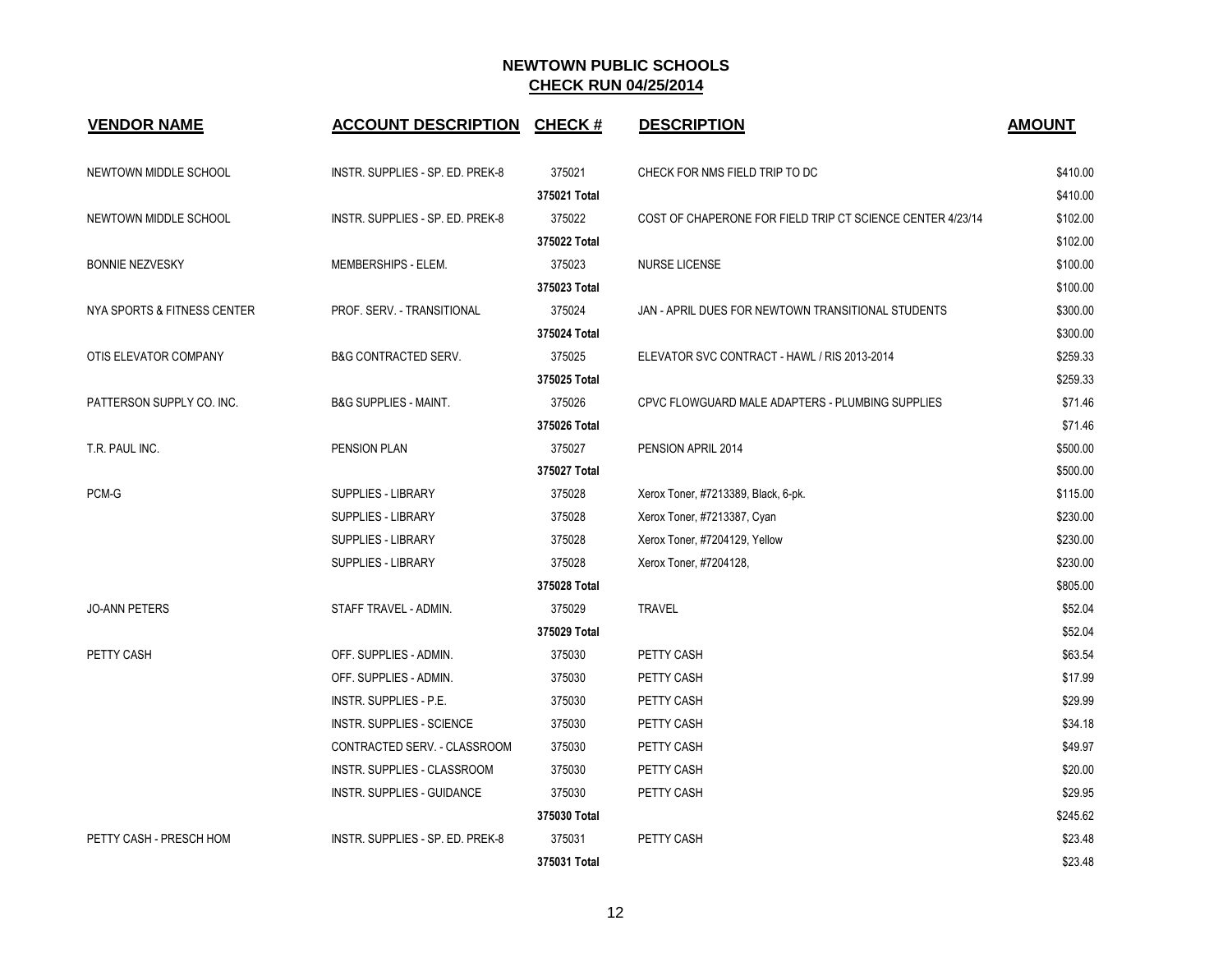| <b>VENDOR NAME</b>            | <b>ACCOUNT DESCRIPTION</b>       | <b>CHECK#</b> | <b>DESCRIPTION</b>                                                | <b>AMOUNT</b> |
|-------------------------------|----------------------------------|---------------|-------------------------------------------------------------------|---------------|
| PETTY CASH - PRESCH HS        | INSTR. SUPPLIES - SP. ED. PREK-8 | 375032        | PETTY CASH                                                        | \$394.86      |
|                               |                                  | 375032 Total  |                                                                   | \$394.86      |
| PETTY CASH                    | INSTR. SUPPLIES - CLASSROOM      | 375033        | PETTY CASH                                                        | \$86.38       |
|                               |                                  | 375033 Total  |                                                                   | \$86.38       |
| PETTY CASH                    | INSTR. SUPPLIES - SP. ED. H.S.   | 375034        | PETTY CASH                                                        | \$128.51      |
|                               |                                  | 375034 Total  |                                                                   | \$128.51      |
| <b>PATRICIA PHILIPP</b>       | MEMBERSHIPS - ELEM.              | 375035        | <b>NURSE LICENSE</b>                                              | \$100.00      |
|                               |                                  | 375035 Total  |                                                                   | \$100.00      |
| MARK J. POMPANO               | STAFF TRAIN. - SECURITY          | 375036        | <b>ISC SECURITY CONF</b>                                          | \$225.32      |
|                               |                                  | 375036 Total  |                                                                   | \$225.32      |
| PONUS RIDGE MIDDLE SCHOOL     | <b>INSTR. SUPPLIES - MUSIC</b>   | 375037        | Festival Fee for Jazz Band                                        | \$75.00       |
|                               |                                  | 375037 Total  |                                                                   | \$75.00       |
| POSTMASTER - NEWTOWN          | POSTAGE - GUIDANCE               | 375038        | 34cent stamps, hummingbird, roll of 100. Please send check to NMS | \$102.00      |
|                               | POSTAGE - GUIDANCE               | 375038        | Star Spangled Banner Forever stamp roll of 100                    | \$490.00      |
|                               | POSTAGE - GUIDANCE               | 375038        | Abraham Lincoln 21 cent stamp, roll of 100                        | \$210.00      |
|                               | POSTAGE - GUIDANCE               | 375038        | Tiffany Lamp 1 cent stamps, roll of 3,000                         | \$30.00       |
|                               |                                  | 375038 Total  |                                                                   | \$832.00      |
| POSTMASTER - NEWTOWN          | POSTAGE - GUIDANCE               | 375039        | Postage - Please process check made payable to Postmaster Newtown | \$500.00      |
|                               |                                  | 375039 Total  |                                                                   | \$500.00      |
| PROJECTOR SUPERSTORE LLC      | <b>SUPPLIES - LIBRARY</b>        | 375040        | EPSON Power Lite 450W Projector Bulb,                             | \$140.40      |
|                               |                                  | 375040 Total  |                                                                   | \$140.40      |
| <b>RAYBURN MUSIC CT</b>       | <b>REPAIRS - MUSIC</b>           | 375041        | Repair of John Jurzek Bass Srl# BA400Q - Invoice # 1013086        | \$65.00       |
|                               |                                  | 375041 Total  |                                                                   | \$65.00       |
| THE READING & WRITING PROJECT | STAFF TRAIN. - STAFF DEVELOP.    | 375042        | Monthly Training: Haw/HOM 4--MG/SH 4                              | \$1,800.00    |
|                               | STAFF TRAIN. - STAFF DEVELOP.    | 375042        | Monthly Training: Haw/HOM 4--MG/SH 4                              | \$1,800.00    |
|                               | STAFF TRAIN. - STAFF DEVELOP.    | 375042        | Monthly Training: Haw/HOM 4--MG/SH 4                              | \$1,800.00    |
|                               | STAFF TRAIN. - STAFF DEVELOP.    | 375042        | Monthly Training: Haw/HOM 4--MG/SH 4                              | \$1,800.00    |
|                               | STAFF TRAVEL - STAFF DEVELOP.    | 375042        | COLUMBIA PRESENTERS TO ASSIGNED SCHOOLS                           | \$53.22       |
|                               | STAFF TRAVEL - STAFF DEVELOP.    | 375042        | COLUMBIA PRESENTERS TO ASSIGNED SCHOOLS                           | \$91.00       |
|                               | STAFF TRAVEL - STAFF DEVELOP.    | 375042        | COLUMBIA PRESENTERS TO ASSIGNED SCHOOLS                           | \$53.22       |
|                               |                                  | 375042 Total  |                                                                   | \$7,397.44    |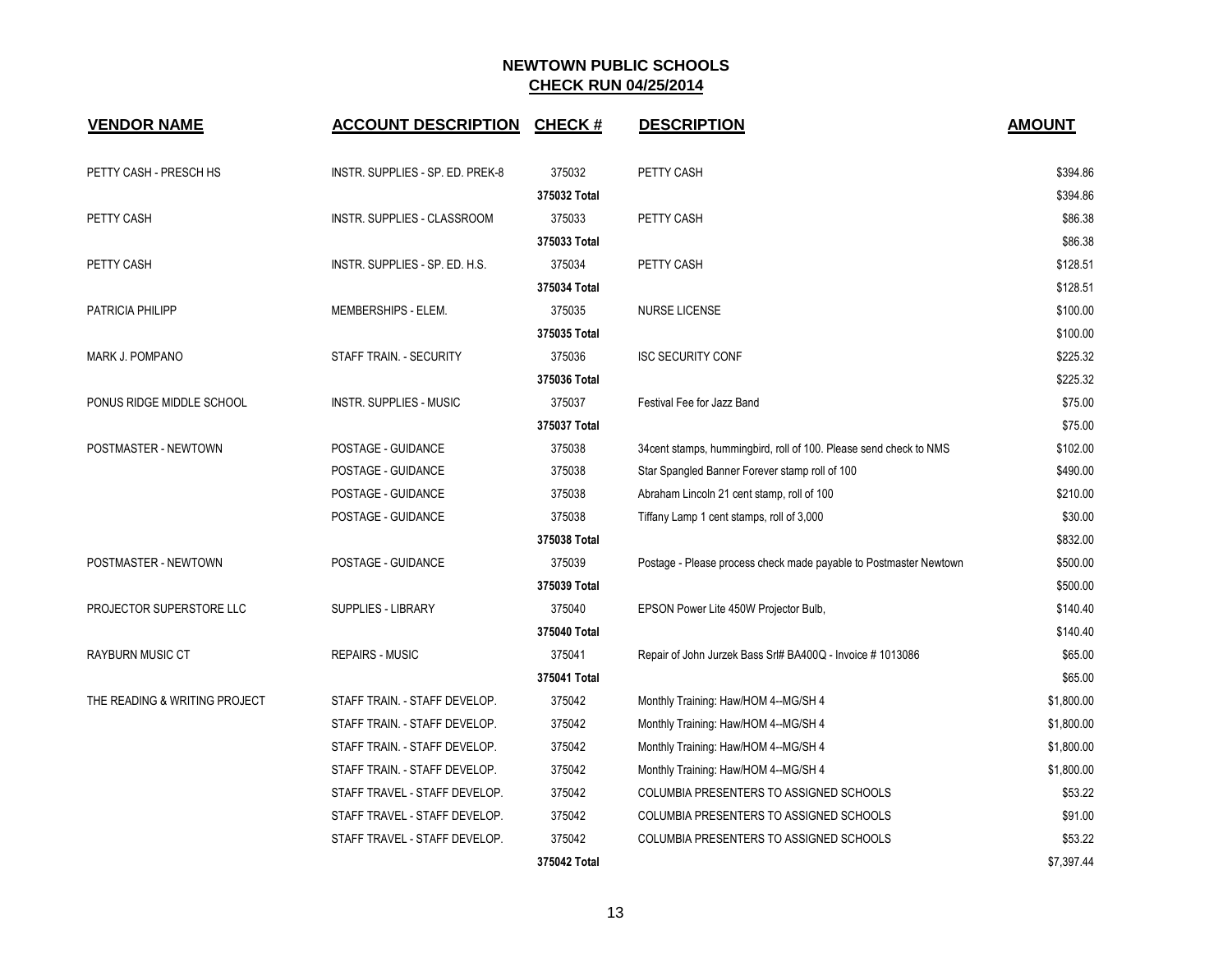| <b>VENDOR NAME</b>             | <b>ACCOUNT DESCRIPTION</b>         | <b>CHECK#</b> | <b>DESCRIPTION</b>                                          | <b>AMOUNT</b> |
|--------------------------------|------------------------------------|---------------|-------------------------------------------------------------|---------------|
| <b>RESOURCES FOR EDUCATORS</b> | <b>INSTR. SUPPLIES - READING</b>   | 375043        | Subscription renewal - Invoice # 2173848                    | \$219.00      |
|                                |                                    | 375043 Total  |                                                             | \$219.00      |
| <b>RING'S END</b>              | B. & G. REPAIRS - RIS.             | 375044        | <b>BATHROOM REPAIRS - RIS</b>                               | \$49.25       |
|                                |                                    | 375044 Total  |                                                             | \$49.25       |
| <b>SCANTRON CORPORATION</b>    | INSTR. SUPPLIES - SOC. STUDIES     | 375045        | 19641 ANSWER SHEET B (500/PKG)                              | \$171.00      |
|                                | INSTR. SUPPLIES - SOC. STUDIES     | 375045        | 19640 ANSWER SHEET G (500/PKG)                              | \$102.00      |
|                                | INSTR. SUPPLIES - SOC. STUDIES     | 375045        | 72512 ANSWER SHEET J (500/PKG)                              | \$94.50       |
|                                | INSTR. SUPPLIES - SOC. STUDIES     | 375045        | <b>FREIGHT</b>                                              | \$26.53       |
|                                | <b>INSTR. SUPPLIES - HEALTH ED</b> | 375045        | SCANTRON FORM # 19641 (50/SIDE)                             | \$42.75       |
|                                | INSTR. SUPPLIES - HEALTH ED        | 375045        | <b>SHIPPING</b>                                             | \$9.79        |
|                                | INSTR. SUPPLIES - P.E.             | 375045        | <b>SCANTRON FORM 19641</b>                                  | \$42.75       |
|                                |                                    | 375045 Total  |                                                             | \$489.32      |
| <b>SCHOLASTIC BOOK FAIRS</b>   | <b>TEXTBOOKS - ENGLISH</b>         | 375046        | For purchase of books at scholastic warehouse book sale.    | \$1,341.67    |
|                                | <b>TEXTBOOKS - ENGLISH</b>         | 375046        | For purchase of books at scholastic warehouse book sale.    | \$150.00      |
|                                | <b>TEXTBOOKS - READING</b>         | 375046        | For purchase of books for Readers Workshop at upcoming      | \$597.89      |
|                                |                                    | 375046 Total  |                                                             | \$2,089.56    |
| <b>SCHOOL SPECIALTY</b>        | INSTR. SUPPLIES - CLASSROOM        | 375047        | 2014-2015 National school calendars                         | \$163.04      |
|                                | REPAIRS - ADMIN.                   | 375047        | Swing line Classic Maple Paper Cutter<br>Item# 9-032700-030 | \$249.23      |
|                                |                                    | 375047 Total  |                                                             | \$412.27      |
| <b>SERC</b>                    | STAFF TRAIN. - PUPIL SERV.         | 375048        | TO ATTEND BATTELLE DEVELOPMENT INVENTORY-2                  | \$100.00      |
|                                |                                    | 375048 Total  |                                                             | \$100.00      |
| SHEFFIELD POTTERY INC.         | <b>INSTR. SUPPLIES - ART</b>       | 375049        | White earthenware clay.                                     | \$145.00      |
|                                |                                    | 375049 Total  |                                                             | \$145.00      |
| <b>VICKI SHESKIN</b>           | <b>INSTR. SUPPLIES - ART</b>       | 375050        | <b>ART SUPPLIES</b>                                         | \$53.96       |
|                                |                                    | 375050 Total  |                                                             | \$53.96       |
| SHI INTERNATIONAL CORP.        | EQUIPMENT - INFO. TECH.            | 375051        | Lenovo ThinkPad L440Rx                                      | \$139.41      |
|                                |                                    | 375051 Total  |                                                             | \$139.41      |
| SMITH, RACHEL                  | INSTR. SUPPLIES - COMPUTER ED.     | 375052        | STARTER ANNUAL SERVICE                                      | \$24.00       |
|                                |                                    | 375052 Total  |                                                             | \$24.00       |
| SOCIAL THINKING PUBLISHING     | TEXTBOOKS - CLASSROOM              | 375053        | Whole Body Listening Larry at School                        | \$262.50      |
|                                | <b>TEXTBOOKS - CLASSROOM</b>       | 375053        | shipping                                                    | \$39.38       |
|                                |                                    | 375053 Total  |                                                             | \$301.88      |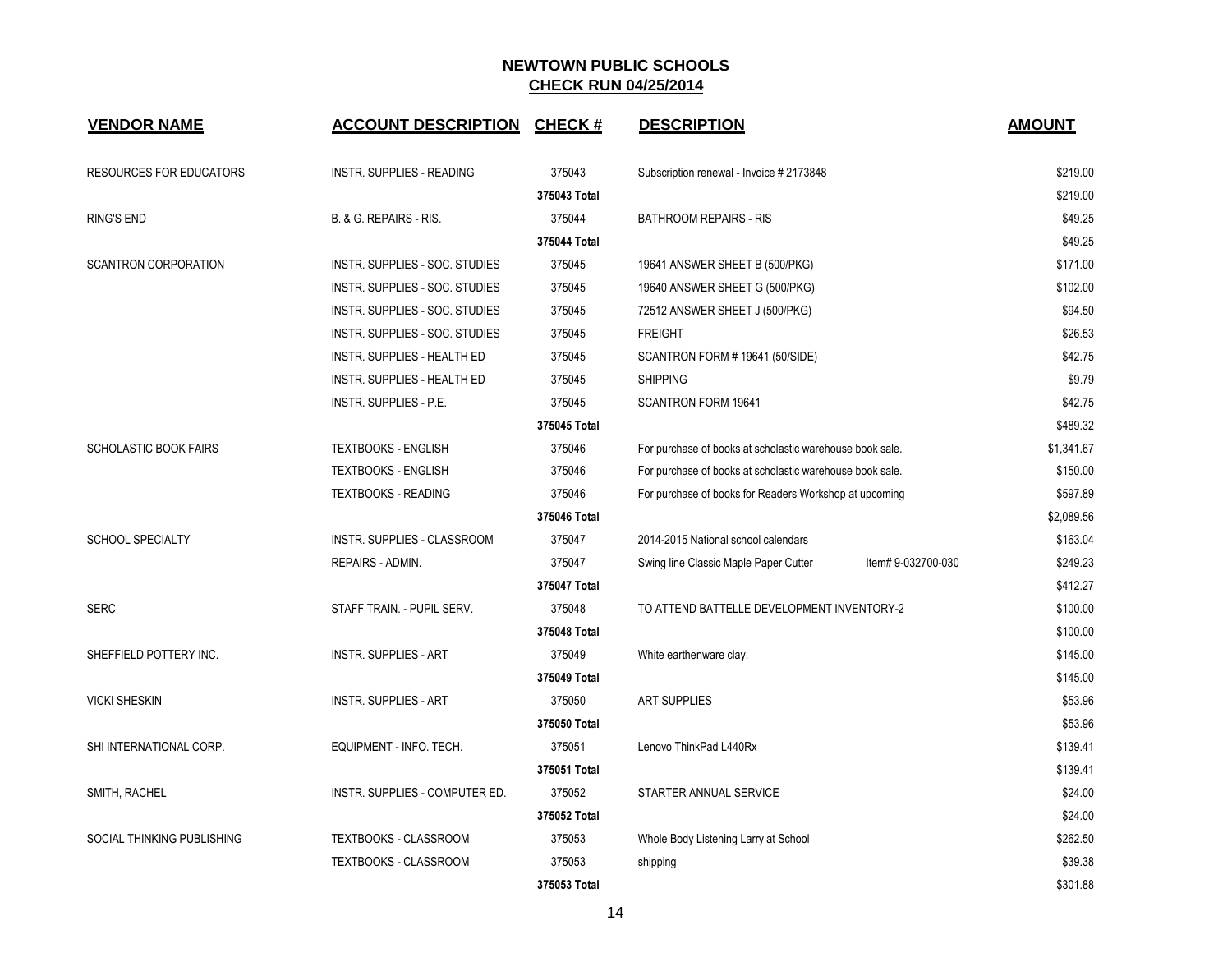| <b>VENDOR NAME</b>              | <b>ACCOUNT DESCRIPTION CHECK #</b> |              | <b>DESCRIPTION</b>                                                 | <b>AMOUNT</b> |
|---------------------------------|------------------------------------|--------------|--------------------------------------------------------------------|---------------|
| SOUTHBURY PRINTING CENTRE, INC. | OFF. SUPPLIES - SUPER.             | 375054       | <b>BUSINESS CARDS</b>                                              | \$59.56       |
|                                 |                                    | 375054 Total |                                                                    | \$59.56       |
| SOUTHINGTON PUBLIC SCHOOLS      | OFF. SUPPLIES - SUPER.             | 375055       | CELL PHONE 860-681-9209                                            | \$199.99      |
|                                 |                                    | 375055 Total |                                                                    | \$199.99      |
| STAMP FULFILLMENT SERVICES      | POSTAGE - ADMIN.                   | 375056       | Forever - Folk Art Eagle Envelope - #10 (232125)                   | \$878.25      |
|                                 | POSTAGE - ADMIN.                   | 375056       | Aerial/Black/Premium option size 12                                | \$7.40        |
|                                 | POSTAGE - ADMIN.                   | 375056       | Shipping                                                           | \$16.15       |
|                                 |                                    | 375056 Total |                                                                    | \$901.80      |
|                                 | POSTAGE - GUIDANCE                 | 375057       | Item 232125, Folk Art Eagle Envelope, stamped with return address. | \$1,492.00    |
|                                 |                                    | 375057 Total |                                                                    | \$1,492.00    |
|                                 | <b>B&amp;G SUPPLIES - ADMIN.</b>   | 375058       | PREPAID ENVELOPES - MAINT DEPT.                                    | \$74.00       |
|                                 |                                    | 375058 Total |                                                                    | \$74.00       |
| STANLEY SECURITY SOLUTIONS INC. | B. & G. REPAIRS - H.S.             | 375059       | SHIPPING CHARGES FOR DOOR REPAIR PA                                | \$14.01       |
|                                 | B. & G. REPAIRS - H.S.             | 375059       | SHIPPING CHARGES FOR DOOR REPAIR PARTS                             | \$15.64       |
|                                 | B. & G. REPAIRS - H.S.             | 375059       | SHIPPING CHARGES FOR DOOR REPAIR PARTS                             | \$17.28       |
|                                 |                                    | 375059 Total |                                                                    | \$46.93       |
| STAPLES CREDIT PLAN             | INSTR. SUPPLIES - SOC. STUDIES     | 375060       | I-PAD (42713)                                                      | \$142.47      |
|                                 | INSTR. SUPPLIES - WORLD LANG.      | 375060       | ITEM 490944, MODEL 14788 STAPLES GOLDEN ROD COPY PAPER             | (\$59.98)     |
|                                 | INSTR. SUPPLIES - WORLD LANG.      | 375060       | ITEM 490947 MODEL 14786 STAPLES BLUE COPY PAPER                    | (\$27.96)     |
|                                 | INSTR. SUPPLIES - WORLD LANG.      | 375060       | ITEM 490936 MODEL 14781 STAPLES GREEN COPY PAPER                   | (\$5.79)      |
|                                 | INSTR. SUPPLIES - WORLD LANG.      | 375060       | ITEM 678826 MODEL 14782 STAPLES LILAC COPY PAPER                   | (\$11.58)     |
|                                 | INSTR. SUPPLIES - WORLD LANG.      | 375060       | ITEM 490878 MODEL 25207 STAPLES BRIGHT PINK COPY PAPER             | (\$5.96)      |
|                                 | INSTR. SUPPLIES - WORLD LANG.      | 375060       | ITEM 490944, MODEL 14788 STAPLES GOLDEN ROD COPY PAPER             | \$59.98       |
|                                 | INSTR. SUPPLIES - WORLD LANG.      | 375060       | ITEM 490947 MODEL 14786 STAPLES BLUE COPY PAPER                    | \$27.96       |
|                                 | INSTR. SUPPLIES - WORLD LANG.      | 375060       | ITEM 490936 MODEL 14781 STAPLES GREEN COPY PAPER                   | \$5.79        |
|                                 | INSTR. SUPPLIES - WORLD LANG.      | 375060       | ITEM 678826 MODEL 14782 STAPLES LILAC COPY PAPER                   | \$11.58       |
|                                 | INSTR. SUPPLIES - WORLD LANG.      | 375060       | ITEM 490878 MODEL 25207 STAPLES BRIGHT PINK COPY PAPER             | \$5.96        |
|                                 | INSTR. SUPPLIES - WORLD LANG.      | 375060       | ITEM 294415 MODEL 8061324, TURNER LICENSING NEW YORK YANKEES       | \$7.00        |
|                                 | INSTR. SUPPLIES - SOC. STUDIES     | 375060       | 2014 AT A GLANCE COMPACT DESK CALENDAR REFILL 3 X 3 3/4 IN.        | \$13.79       |
|                                 | INSTR. SUPPLIES - SOC. STUDIES     | 375060       | AVERY POCKET INSERTABLE PLASTIC DIVIDERS, 8 TABS ITEM 476883       | \$149.50      |
|                                 | INSTR. SUPPLIES - SOC. STUDIES     | 375060       | AVERY BIG TAB INSERTABLE DIVIDERS, 8 TAB, CLEAR ITEM 668492,       | \$149.50      |
|                                 | INSTR. SUPPLIES - SOC. STUDIES     | 375060       | POST-IT SUPER STICKY 30X25, EASEL PAD, WHITE 2/PACK                | \$1,122.25    |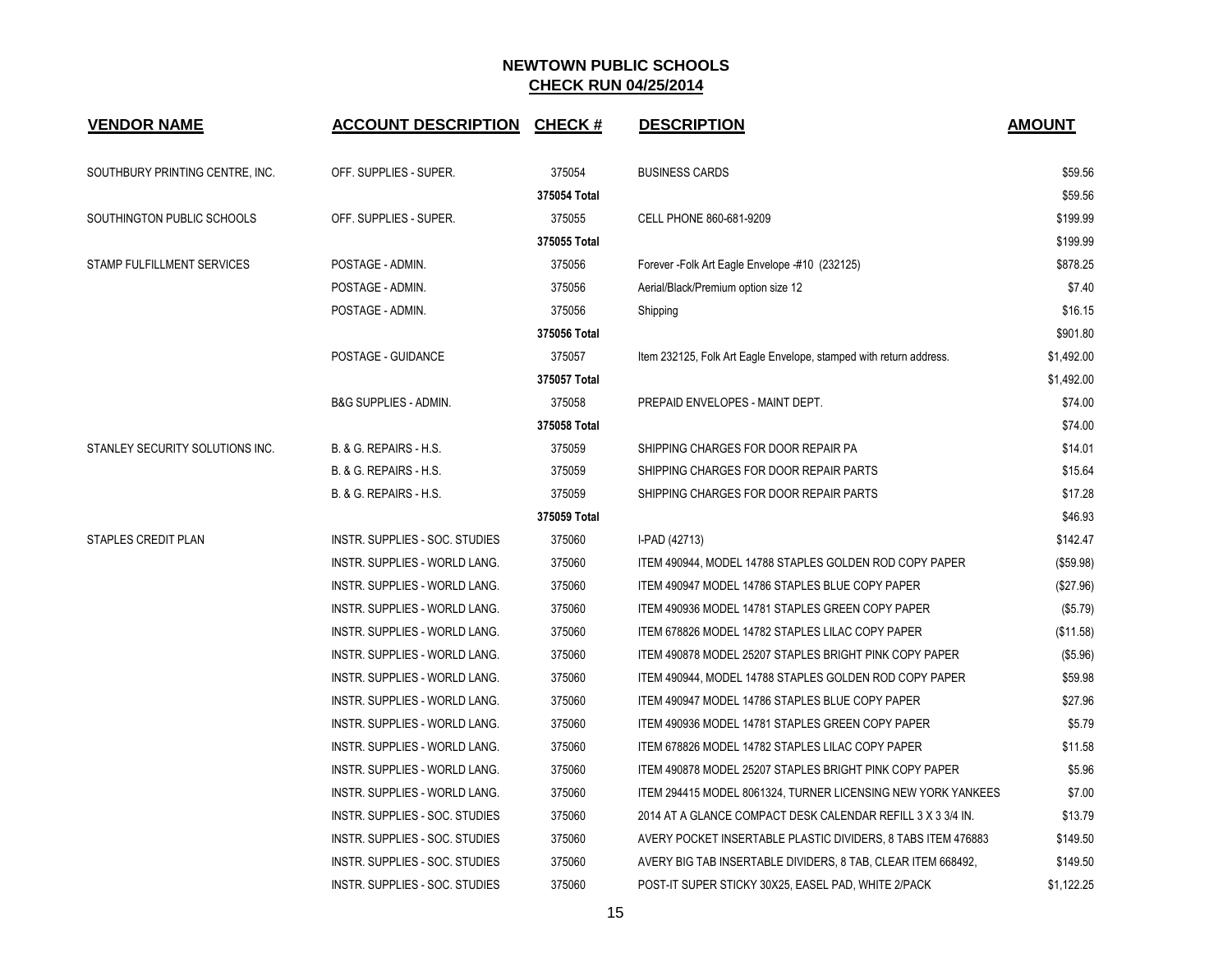| <b>VENDOR NAME</b>                   | <b>ACCOUNT DESCRIPTION</b>       | <b>CHECK#</b> | <b>DESCRIPTION</b>                                              | <b>AMOUNT</b> |
|--------------------------------------|----------------------------------|---------------|-----------------------------------------------------------------|---------------|
| STAPLES CREDIT PLAN                  | INSTR. SUPPLIES - SOC. STUDIES   | 375060        | STAPLES LETTER SIZE THERMAL, LAMINATING POUCHES, 5 MIL,         | \$199.96      |
|                                      | INSTR. SUPPLIES - SOC. STUDIES   | 375060        | ELMER S CLEAR GLUE STICK, 30/PK ITEM 831987 MODEL E556          | \$71.94       |
|                                      | INSTR. SUPPLIES - SOC. STUDIES   | 375060        | STAPLES, COLLEGE RULED FILLER PAPER                             | \$125.80      |
|                                      | INSTR. SUPPLIES - SOC. STUDIES   | 375060        | BIC ROUND STIC BALLPOINT PENS, BLACK MED ITEM 442901            | \$119.80      |
|                                      | INSTR. SUPPLIES - SOC. STUDIES   | 375060        | BIC ROUND STIC BALLPOINT PENS, BLUE MED 60/BOX ITEM             | \$139.80      |
|                                      | INSTR. SUPPLIES - SOC. STUDIES   | 375060        | DOZ BIC ULTRA ROUND STIC GRIP BALLPOINT PEN, MED, GREEN         | \$24.90       |
|                                      | INSTR. SUPPLIES - SOC. STUDIES   | 375060        | DOZ BIC ULTRA ROUND STIC GRIP BALLPOINT PENS, MED RED           | \$24.90       |
|                                      | INSTR. SUPPLIES - SOC. STUDIES   | 375060        | 12 PADS POST-IT 3X3 CANARY YELLOW ITEM 130005/MODEL 654-12YW    | \$100.90      |
|                                      | INSTR. SUPPLIES - SOC. STUDIES   | 375060        | AT A GLANCE DESK CALENDAR BAS FOR 3 X 3 3/4 IN. CALENDAR REFILL | \$17.29       |
|                                      |                                  | 375060 Total  |                                                                 | \$2.409.80    |
| STEPNEY HARDWARE INC.                | <b>B&amp;G SUPPLIES - MAINT.</b> | 375061        | PAINT MIXER, ROLLER COVERS, TAPE, CAULK GUN, MARKING PAINT      | \$6.95        |
|                                      | <b>B&amp;G SUPPLIES - MAINT.</b> | 375061        | PAINT MIXER, ROLLER COVERS, TAPE, CAULK GUN, MARKING PAINT      | \$128.67      |
|                                      | <b>B&amp;G SUPPLIES - MAINT.</b> | 375061        | PAINT MIXER, ROLLER COVERS, TAPE, CAULK GUN, MARKING PAINT      | \$58.94       |
|                                      | <b>B&amp;G SUPPLIES - MAINT.</b> | 375061        | PAINT MIXER, ROLLER COVERS, TAPE, CAULK GUN, MARKING PAINT      | \$28.14       |
|                                      | <b>B&amp;G SUPPLIES - MAINT.</b> | 375061        | PAINT MIXER, ROLLER COVERS, TAPE, CAULK GUN, MARKING PAINT      | \$229.41      |
|                                      |                                  | 375061 Total  |                                                                 | \$452.11      |
| <b>TEACHER'S DISCOVERY</b>           | INSTR. SUPPLIES - WORLD LANG.    | 375062        | Various items for Spanish classes per attached order form       | \$89.42       |
|                                      | INSTR. SUPPLIES - WORLD LANG.    | 375062        | Shipping and handling                                           | \$11.40       |
|                                      |                                  | 375062 Total  |                                                                 | \$100.82      |
| THYSSENKRUPP ELEVATOR CORP           | <b>B&amp;G CONTRACTED SERV.</b>  | 375063        | ELEVATOR SVC CONTRACT - CHALK HILL 2013-2014                    | \$180.68      |
|                                      |                                  | 375063 Total  |                                                                 | \$180.68      |
| TOWN OF NEWTOWN                      | <b>DENTAL CLAIMS</b>             | 375064        | DENTAL SELF-FUNDED 2013/14                                      | \$23,653.08   |
|                                      |                                  | 375064 Total  |                                                                 | \$23,653.08   |
| TRI-LIFT INC.                        | <b>B&amp;G CONTRACTED SERV.</b>  | 375065        | WAREHOUSE FORKLIFT - PREVENTIVE MAINT.                          | \$129.36      |
|                                      |                                  | 375065 Total  |                                                                 | \$129.36      |
| USPS-HASLER (H/S)                    | POSTAGE - GUIDANCE               | 375066        | Postage - 0000165813                                            | \$3,000.00    |
|                                      |                                  | 375066 Total  |                                                                 | \$3,000.00    |
| THE WEEK PUBLICATIONS INC.           | MEMBERSHIPS - SOC. STUDIES       | 375067        | <b>SUBSCRIPTION RENEWAL</b>                                     | \$79.00       |
|                                      |                                  | 375067 Total  |                                                                 | \$79.00       |
| <b>WELLS FARGO EQUIPMENT FINANCE</b> | <b>EQUIP RENTAL - B&amp;G</b>    | 375068        | FORK LIFT LEASE AGREEMENT - 2013-2014                           | \$613.68      |
|                                      |                                  | 375068 Total  |                                                                 | \$613.68      |